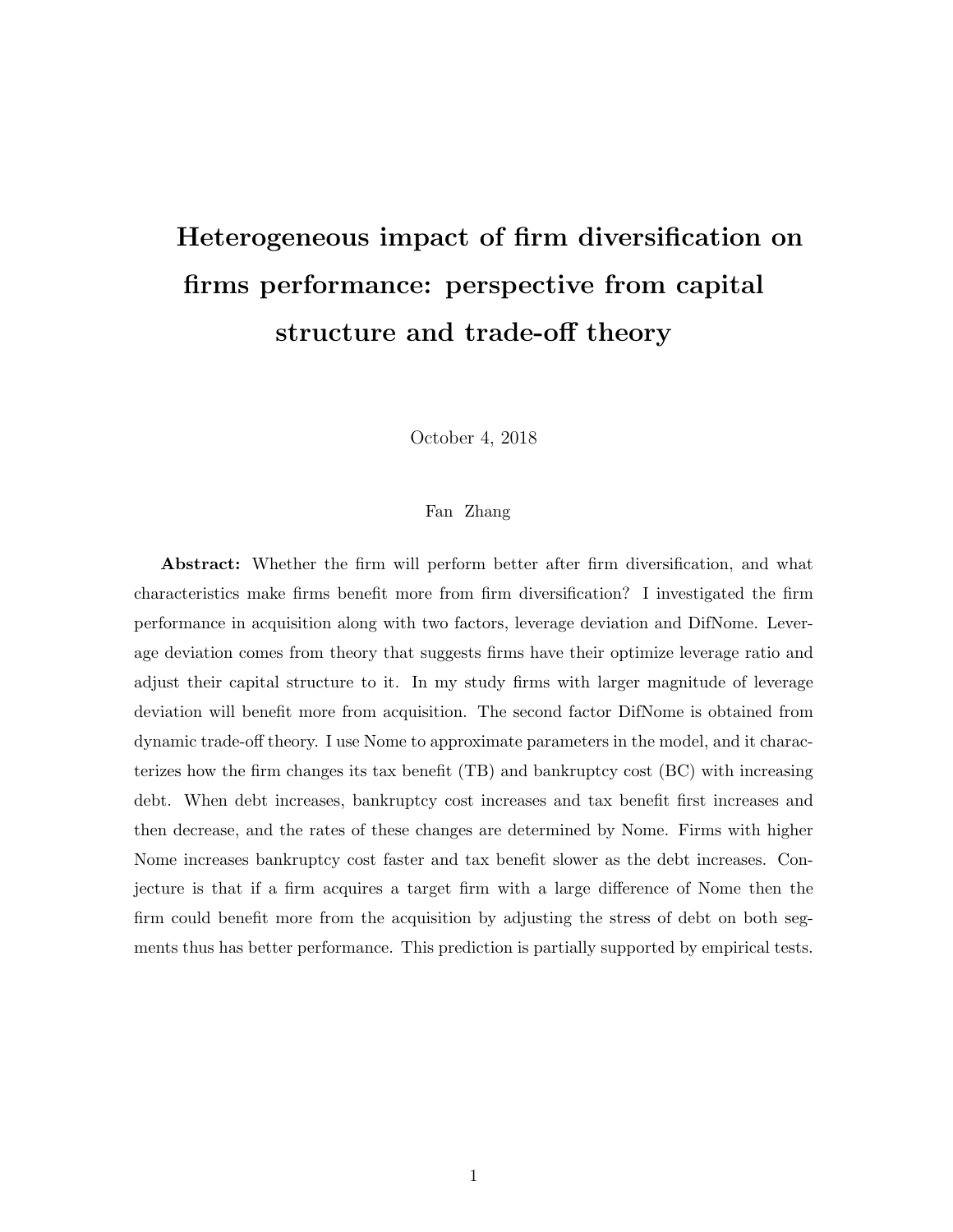## 1 Introduction

Many studies in finance analyze the diversification impact on a firm's performance. Existing view on firm diversification is that diversified firms reduce the risk of cash flows and thus could bear more debt. As a result, the firm's value should be relative better than standalones. In empirical findings, however, there is not much support for this view. Berger and Ofek (1995) observed diversified firms have diversification discount in firm excess value. Theory and empirical studies suggest that firms could either benefit or be hurt from diversification. In this paper I proposed two firm characteristics that could affect firm performance during diversification and explore that firms with what characteristic could benefit more from it.

The characteristics are derived from the aspect of capital structures and trade-off theory, using merge and acquisition as event of firm diversification. The first factor is deviation from the target leverage. According to theory, firms have target capital structure that are determined by balancing the benefits and cost of financing. In practice, however, observed firm leverage often deviate from the ideal target capital structure. There are many studies about the speed of capital structure adjustment. One way that affect the leverage deviation is the merger and acquisition. Managers of firms which need to adjust their leverage could actively pursue value enhancing acquisitions to rebalance their capital structure, and the adjustment of leverage deviation could be incorporate in the process of firm diversification, for example, current leverage deviation could affect the bidder's choice of financing acquisitions and in return the method of payment could affect the capital structure following the acquisition (Harford et al. 2009). If the deal is paid with cash, firms might reduce the agency costs of free cash flow and face less immediate tax obligation. Cash payments are often realized by issuing new debt, and thus affect the capital structure. There is also study (Harford et al. 2014) that investigates the effect of the bond market and firm investment on capital structure. Thus I conjecture the leverage deviation before the acquisition could be one characteristic that affect firm performance and investigate how firms with different leverage deviation perform differently to the acquisition. In the test of direction of leverage deviation, there is no significant difference in performance for firms that are over-leveraged and underleveraged. Possible explanation is that over-levered firms are facing more bankruptcy cost and under-levered firms have more agency problems. In the test of magnitude of leverage deviation, I found firms with larger magnitude leverage deviations tend to perform better than firms with smaller magnitude leverage deviation. This indicates that firms which already have large leverage deviation could benefit more in adjusting their capital structure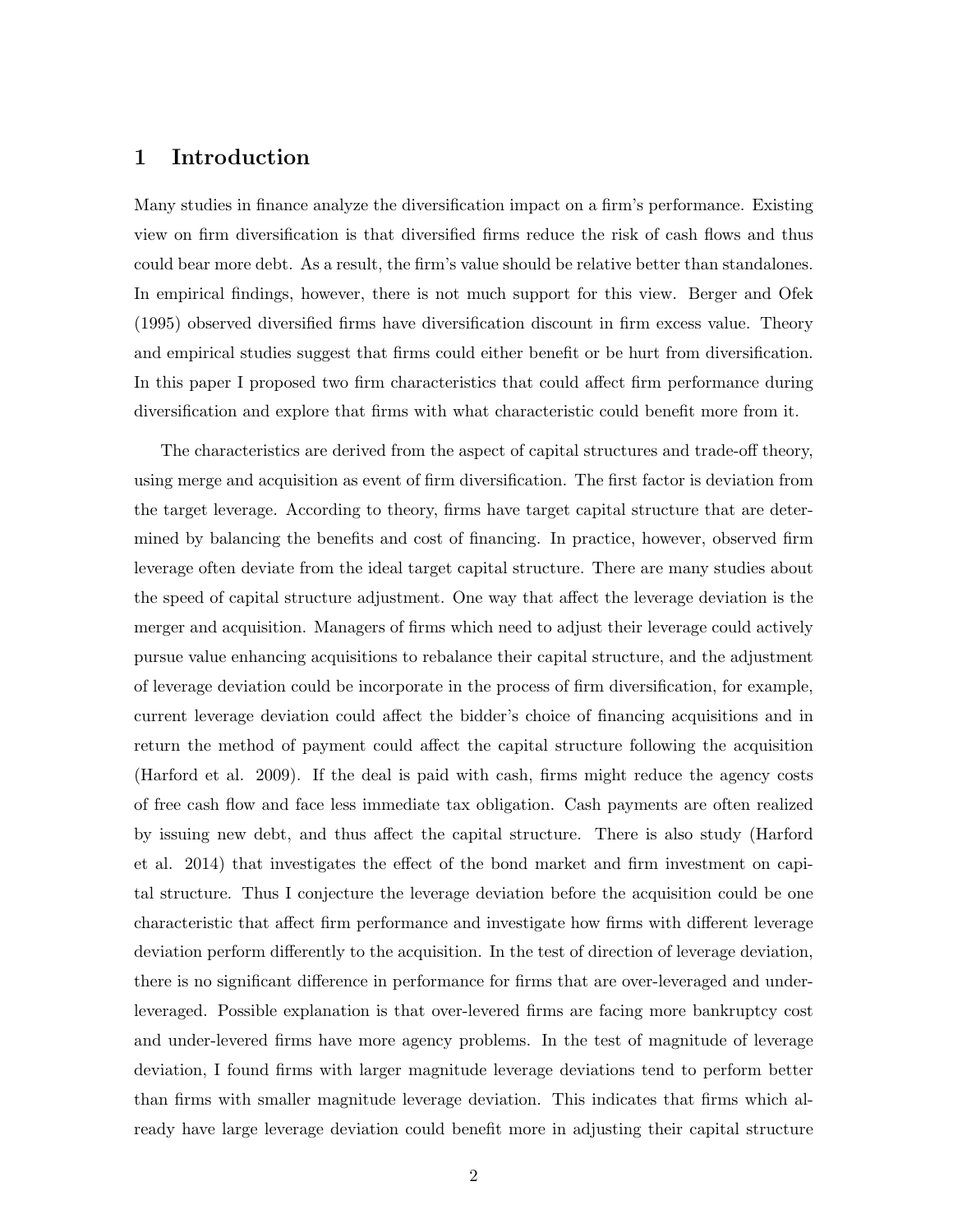to a better (optimized) level.

The second factor I examine in this paper is the difference of Nome between acquirer and target firm. I define Nome to be the ratio of mean and variance  $(\frac{\mu}{\sigma^2})$  of a firm cash flow. DifNome, is the difference of target firm Nome and acquirer Nome. Nome is used to approximate the parameters in dynamic trade-off theory model. The model assumes a firm's cash flow is stochastic and follows distribution with parameters  $\mu$  and  $\sigma^2$ . The ratio of  $\mu$ and  $\sigma^2$  (Nome) is observed from the parameter in solution of the firm's value as a function of firm's debt. i.e. Tax benefit (TB) and bankruptcy cost (BC) can be viewed as functions of coupon C for given realized cash flow. Nome is in parameters of the function. Nome characterizes the increasing rate of tax benefit and bankruptcy cost with increasing debt. Trade-off theory suggests firms reach optimal leverage by balancing benefit and costs from tax and bankruptcy. As firm increases its debt, tax benefit and bankruptcy cost will increase correspondingly. A firm with high Nome will increase the bankruptcy cost much faster and tax benefit slower. A firm with lower Nome will, however, increase its tax benefit relatively faster and bankruptcy cost slower and thus could bear relatively more debt. Take  $C_x$  and  $C_y$  to be the coupon of acquirer and target firm, the coupon of merged firm is  $C_x + C_y$ . The mechanism of combining the two firms (acquisition) is that if the difference of Nome is large for two firms, the merged firm could have room to adjust the distribution of debt on two segments  $(C_x' + C_y' = C_x + C_y$  with  $C_x'$  and  $C_y'$  be flexible) and thus firms performance will be different in the acquisition by acquiring a firm with much different Nome. The result of my second test confirmed this conjecture from one direction, that is, let DifNome =target Nome - acquirer Nome, then deals where DifNome is large will have better increase in firm excess value along the years after the acquisition. However, there are two phenomena need to be explained. First is the result is significant only when DifNome = target Nome - acquirer Nome, and the sign of coefficient is reversed when I let difference to be acquirer Nome target Nome. When taking the magnitude DifNome =abs(target Nome - acquirer Nome) there is no result from the test. Whether high Nome target or high Nome acquirer plays the important role in acquisition is still mysterious to me. Second is that I found the asymmetry in over-leverage and under-leveraged firm for testing the DifNome. I ran the same tests on full sample, subsample of over-leveraged firms and under-leveraged firms. The result overall is significant. But the under-leveraged subsample the result is not significant. Possible reasons could be: 1. under-leveraged firms subsample is not large enough or 2. managers of over-leveraged firm face more bankruptcy risk and thus seek for value-enhancing acquisition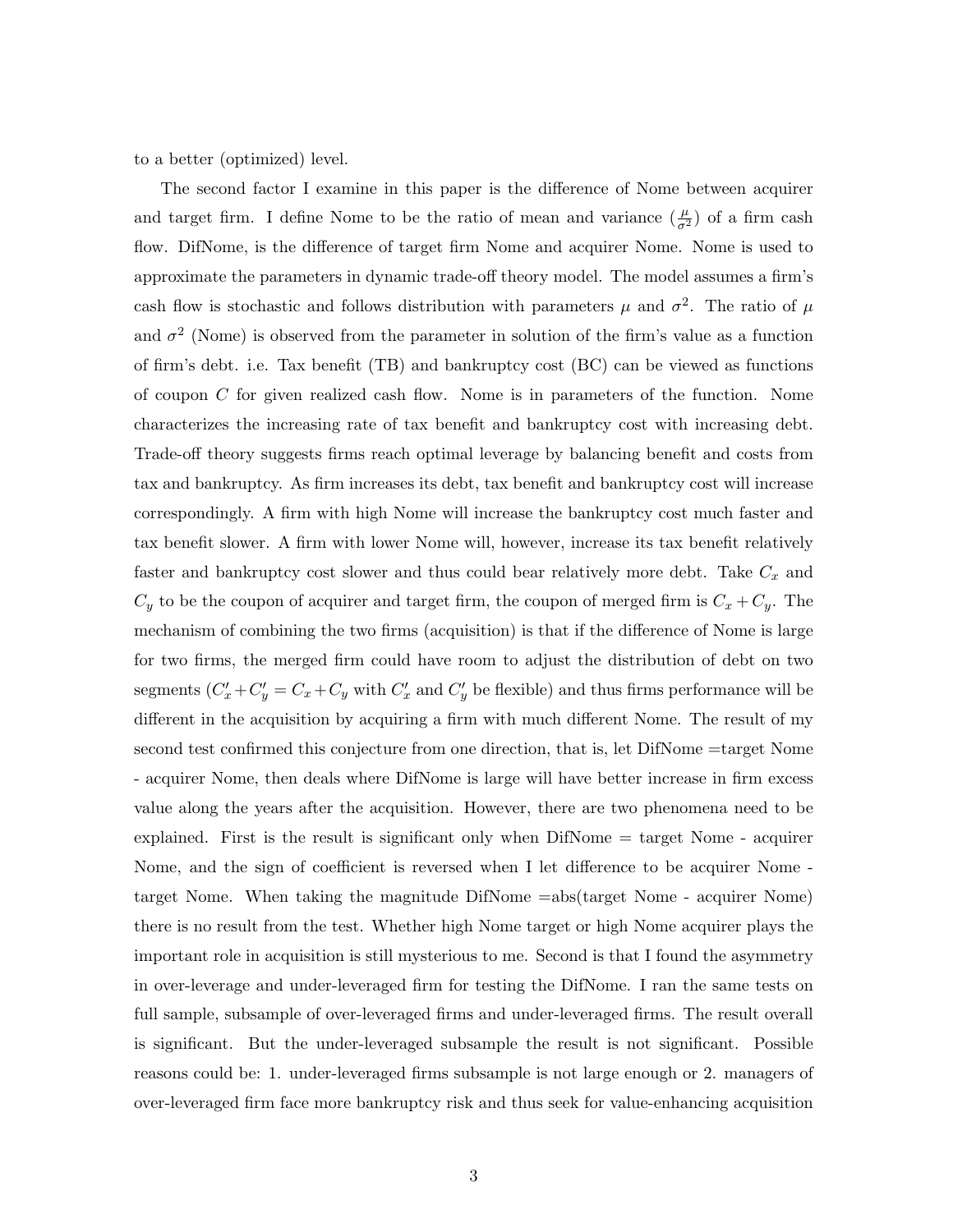more actively. The second explanation brings endogeneity issue in the test. Nevertheless, this paper presents this phenomenon and leaves the reason to be explored.

This paper is related to studies on the performance of diversified firms. Berger and Ofek (1995) found that there is a discount in diversified firms compared to standalone firms. Graham, Lemmon and Wolf (2002) found that the discount is endogenous and is not caused by diversification. Lang, Ofek and Stulz (1995) showed there is a negative relation between leverage and future growth at the firm level for diversified firms. Custodio (2014) addressed that q based measure is biased and corrected the bias.

This paper is also related to literature of capital structure, leverage deficit and its acquisition choices. Kayhan and Titman (2007) examined how cash flows affect debt ratios and focused on leverage deficit, which is the difference between the observed debt ratio and target ratio. Harford, Klasa and Walcott (2009) provided evidence between leverage deviation and acquisition choice in large acquisitions. Uysal (2011) found that capital structure could affect managers' decision of acquisition and investment.

This paper is also related to dynamic trade-off theory literatures. I extend Leland (1994) model to two dimensional case to illustrate the diversified firm. I use the EBIT approach aligned with Goldstein, Ju and Leland (2001) to be more close with those in practice.. Although a closed form solution cannot be provided, I observe the Nome and Difnome factors from the model for empirical tests.

The paper is arranged as follows: In section 2 I will show the empirical methodology and hypotheses. Section 3 I will show the sample selection and how to calculate the measures. Section 4 talks about the summary statistics and empirical result. Section 5 will be discussion. Appendix A briefly goes through Leland's dynamic trade-off model. In Appendix B I analyze two dimensional case and conditions for solution.

## 2 Methodology and Hypothesis

## 2.1 Overall Trend

In the first test, I regress on the overall trend of acquisition from one year before the acquisition to five years after the event. Define  $YRDIFF$  = fiscal year - acquisition effective year, then YRDIFF  $\in [-1, 5]$ . I use firm excess value to proxy the firm performance. Then I regress the firm performance on the time trend, with control variables:

Firm excess value =  $\alpha_0 + \alpha_1 \cdot YRDIFF + \alpha_2 \cdot control \ variables.$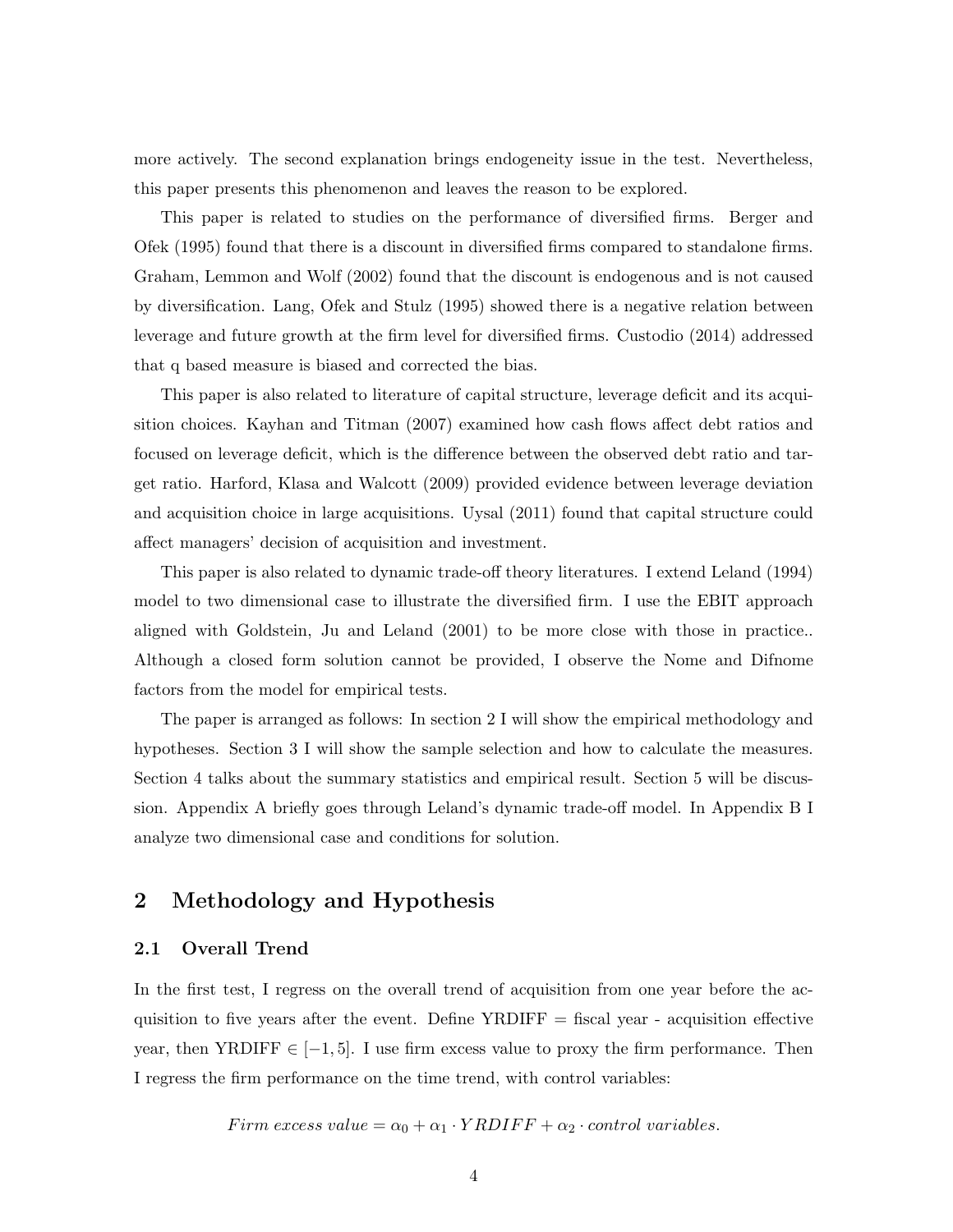## 2.2 Leverage Deviation

For leverage deviation, I did two tests. First test is to test if there is asymmetry of overleveraged and under-leveraged firm. I define over-leveraged dummy to be 1 if a firm's observed leverage is greater than the target leverage and to be 0 if a firm's observed leverage is below the target leverage. Define interaction of over-leverage to be the product of overleverage dummy and YRDIFF.

To test the hypothesis:

Hypothesis 1 Over-leveraged firms performance change during the acquisition is not different from under-leveraged firms.

I regress:

$$
Firm excess value = \alpha_0 + \alpha_1 \cdot YRDIFF + \alpha_2 \cdot over leverage dummy
$$

$$
+\alpha_3 \cdot interaction of over leverage + \alpha_4 \cdot control variables.
$$

The second test is to test if the magnitude of leverage deviation will affect the firm performance during the years of acquisition. I ranked the absolute value of leverage deviation to be high, medium and low. Define the magnitude leverage deviation dummy to be 1 if it is high and 0 if it is low. Define the interaction of magnitude leverage deviation to be the product of dummy and YRDIFF.

To test the hypothesis:

Hypothesis 2 Firms with higher magnitude of leverage deviation could benefit more from diversification than firms with lower magnitude of leverage deviation.

I regress:

Firm excess value =  $\alpha_0 + \alpha_1 \cdot YRDIFF + \alpha_2 \cdot magnitude$  leverage deviation dummy  $+\alpha_3 \cdot interaction$  of magnitude leverage deviation  $+\alpha_4 \cdot control$  variables.

#### 2.3 DifNome

DifNome is defined as the difference between acquirer Nome and target Nome. Let DifNome = target Nome - acquirer Nome. After acquisition, the firm could adjust the pressure of debt on different segments and thus be able to bear more debt. High DifNome acquisition firms are supposed to perform much differently from those with low DifNome deals. I rank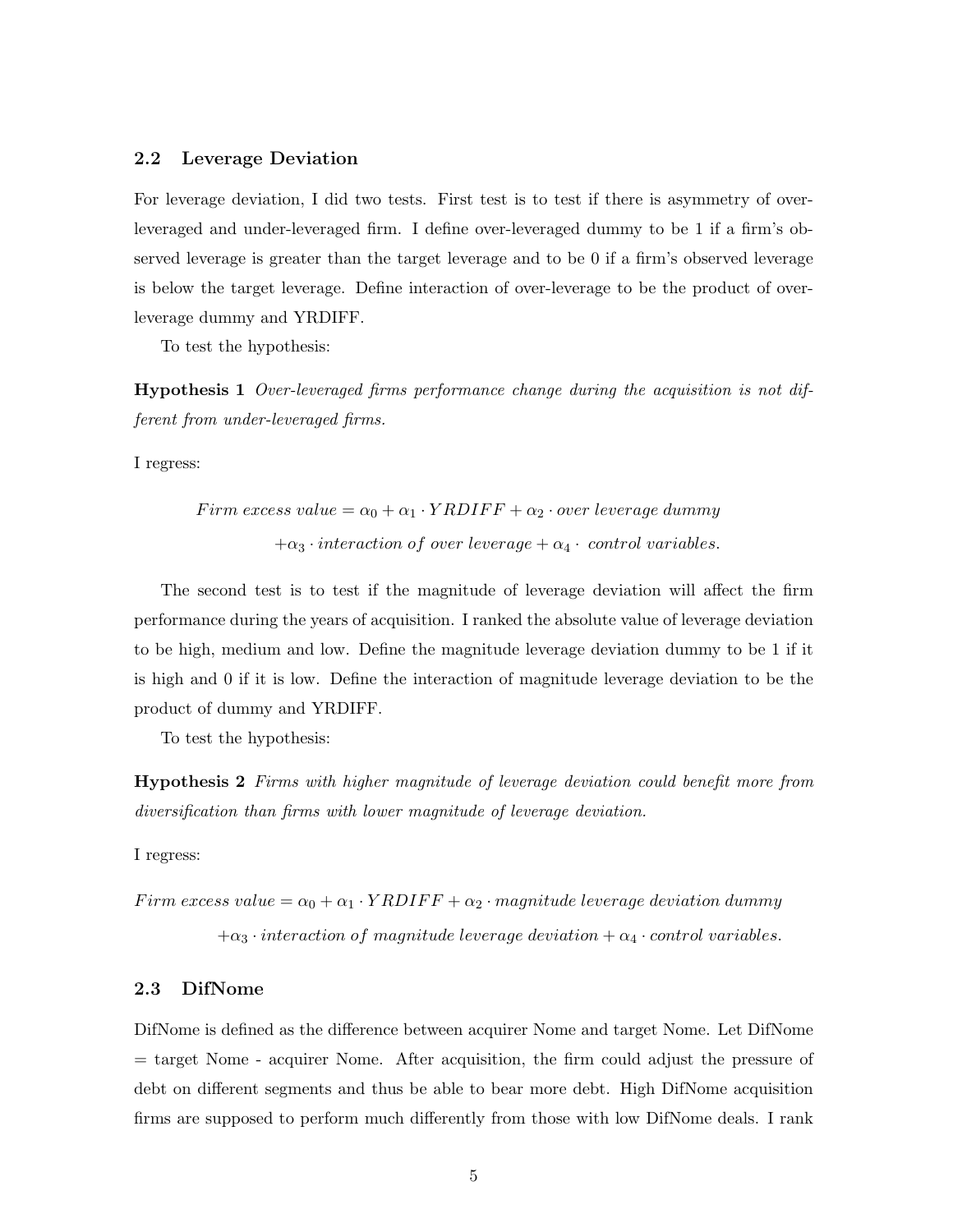DifNome into high, medium and low, and define DifNome dummy to be 1 if DifNome is high and to be 0 if DifNome is low. Define interaction of DifNome to be the product DifNome dummy and YRDIFF.

To test the hypothesis:

Hypothesis 3 Firms from acquisitions with higher DifNome performs differently from the acquisitions with lower DifNome during acquisition.

I regress :

Firm excess value =  $\alpha_0 + \alpha_1 \cdot YRDIFF + \alpha_2 \cdot Diff$ Nome dummy  $+\alpha_3 \cdot interaction \ of \ Diff\,mee + \alpha_4 \cdot control \ variables.$ 

This test is ran on the full sample, subsample of over-leveraged firms, and subsample of under-leveraged firms.

## 3 Sample selection and measures

#### 3.1 Sample Firms

I obtain deals from the SDC Plantinum database. The initial sample contains all merger and acquisition transactions in the U.S targets over the period 1988 to 2017. The final sample includes 1345 deals (acquirer and target combination), 869 acquirers. The transactions meet the following criteria: the deal status must be completed or unconditional, the acquirer must own more than 50% of the sales after the transaction, and the data of sample firms must be available from Compustat. The firm sales must be greater than \$20 million, no business segments in the financial sector (SIC code 6000 to 6999), agriculture (SIC code lower than 1000), government (SIC 9000), or other noneconomic activities (SIC 8600 and 8800), unclassified services (SIC 8900). Acquirer and target must have different SIC code (unrelated takeover). All observation years are selected from one year before the takeover effective year and five years after the effective year (YRDIFF = fyear-year effective  $\in [-1, 5]$ ). All sample data must be available on COMPUTSTAT. Firm excess value are calculated from COMPUSTAT Segments data. The final sample contains 4923 observations where the firm excess values are available. The subsample where leverage deviation is available contains 2552 observations. The subsample where DifNome is available contains 384 observations.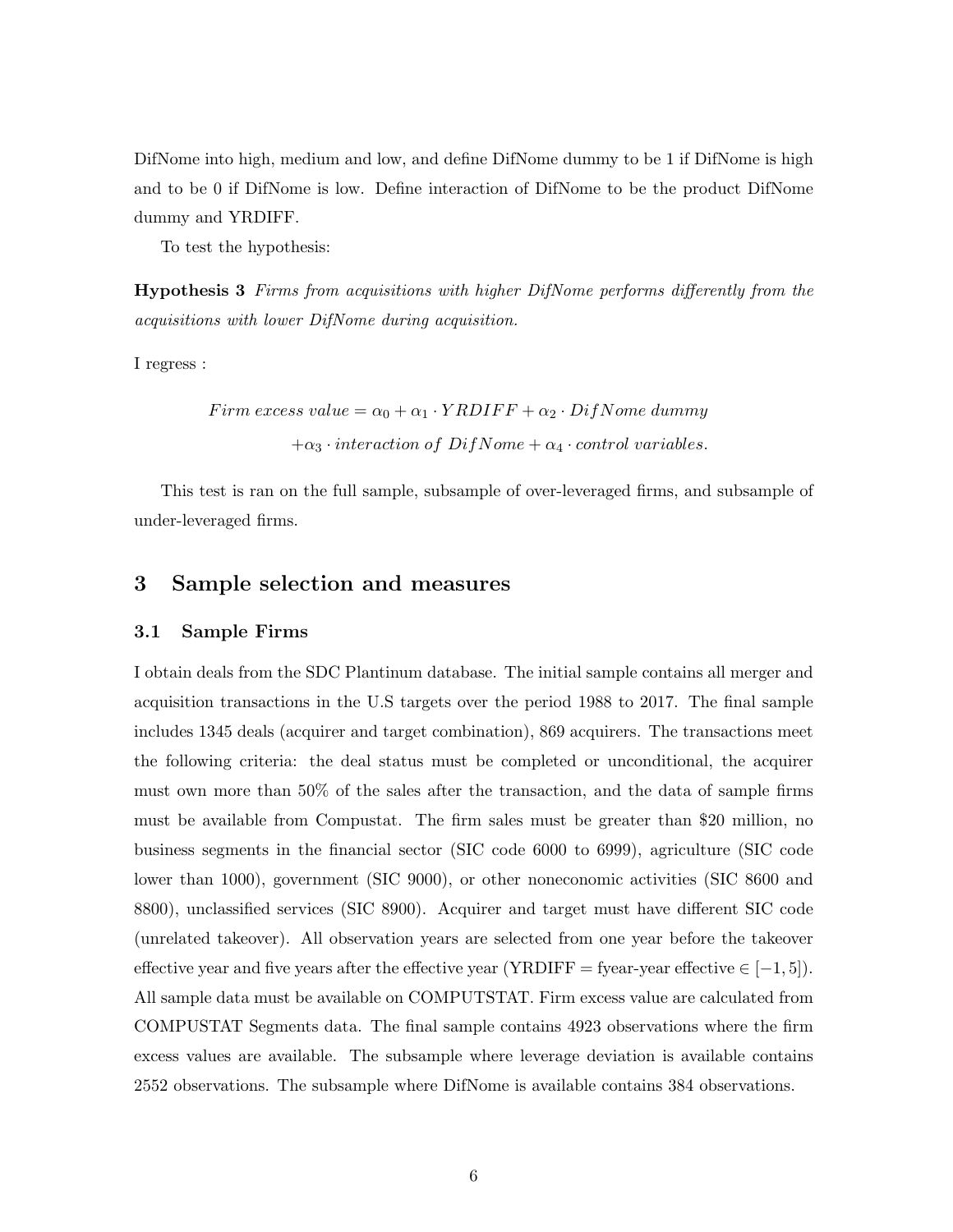#### 3.2 Firm Excess Value

Firm excess value is defined as the logarithm of the ratio of the firm's observed q to its imputed q, defined as the assets-weighted (or sales-weighted) average of the hypothetical q of the firm's business segments. q, also referred to as Tobin's q, is the standard empirical measure, defined as the ratio of the market value of assets to the book value of the assets. The market value of assets is defined as the book value of assets minus the book value of equity plus the market value of equity. The hypothetical q is the median(or average, I use average here) q of standalones in the same industry-year. The industry match is done at the four-digit SIC code level when there are five or more standalones. Otherwise, it is done at the highest level where at least five standalones are available. The firm excess value calculated from assets-weighted average is EVAT and from sales-weighted average is EVSALES. Calculation follows Custodio (2014).

## 3.3 Leverage Deviation

Leverage deviation is constructed as follows. First, I predict the target leverage using (Kayhan and Titman 2007)

$$
L_t = \alpha_0 + \beta_1 M / B_{t-1} + \beta_2 PPE_{t-1} + \beta_4 R \& D_{t-1} + \beta_5 (R \& Ddummy)_{t-1}
$$

$$
+ \beta_6 SE_{t-1} + \beta_7 SIZE_{t-1} + \beta_8 Industry \ dummy + \epsilon_t
$$

The regression is estimated using a Tobit specification where the predicted value of the leverage ratio is restricted to be between 0 and 1. Then I define the leverage deviation to be the observed leverage minus predicted target leverage. If the leverage deviation is positive, the dummy over-leverage is set to be 1. If the leverage deviation is negative, the dummy over-leverage is set to be 0. Also I define abs-leverage deviation to be the absolute value of leverage deviation. In the difference in difference test about leverage deviation, I first test if over-leverage will affect the change of firm performance along the acquisition and then test about the large vs small of abs-leverage deviation on acquisition.

#### 3.4 Nome

The parameters  $a, b$  (see Appendix B) in the model affect the changing rate of bankruptcy cost and tax benefit and thus affect the optimized capital structure and firm excess value. I use  $\frac{\mu}{\sigma^2}$  to approximate the actual value of a, b and call it Nome. The cash flows (EBIT) follows distribution with parameters  $\mu, \sigma^2$ . I obtain  $\mu$  and  $\sigma^2$  of EBIT from COMPUSTAT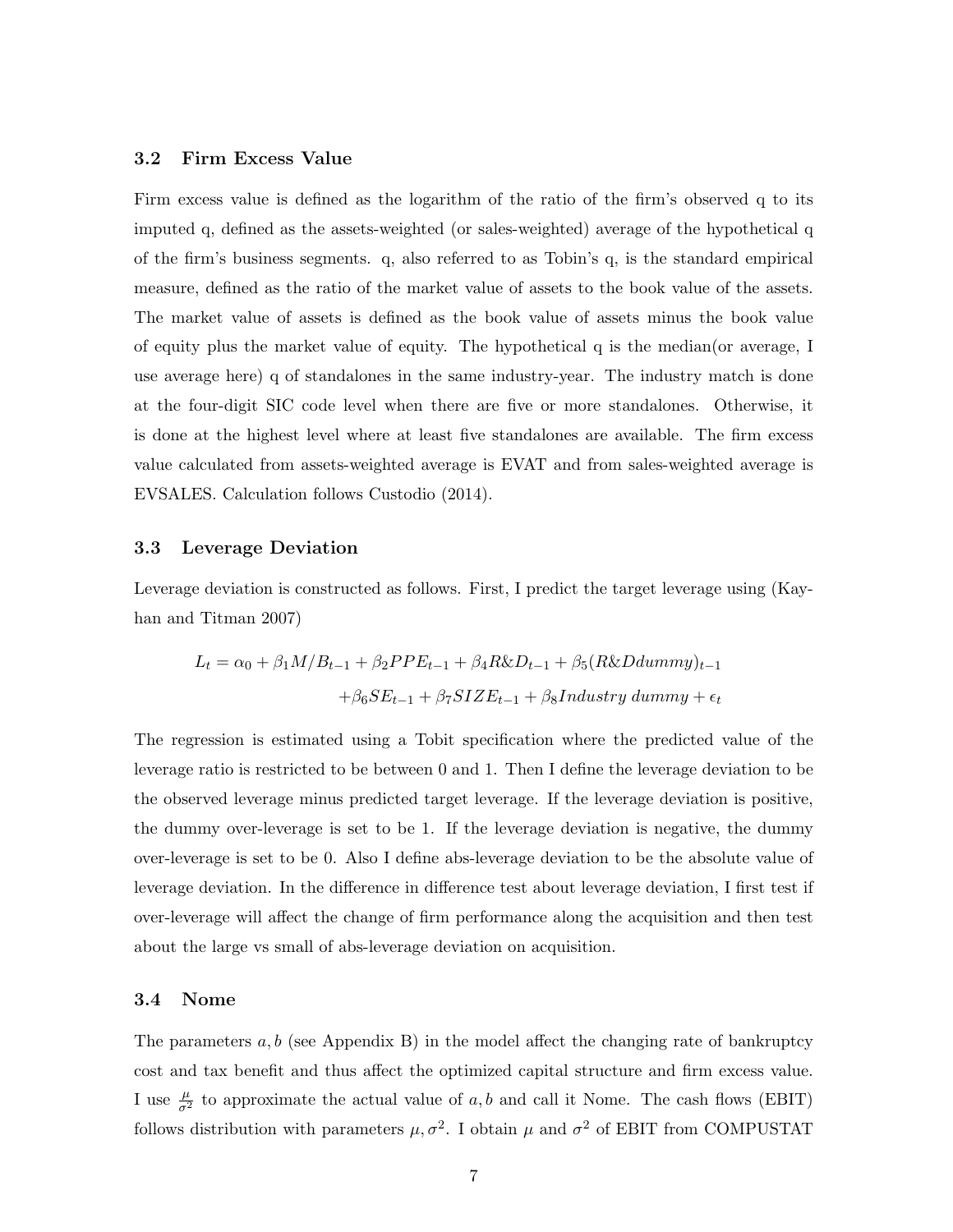Fundamental Quarterly data. Using yearly average to calculate  $\mu$  and 5 year variance as  $\sigma^2$ . Nome is calculated for acquirer firm and target firm for each takeover. And DifNome =Target Nome - Acquirer Nome is calculated at one year before (-1 year) the year of takeover. DifNome is supposed to capture how much a firm could potentially benefit from the diversification to optimize the total tax benefit and bankruptcy cost. DifNome characterizes how merged firms could adjust the pressure of debt on two segments and thus optimized their debt. Prediction is that during the acquisition event, firms performance will be different for high DifNome deals than low DifNome deals.

#### 3.5 Control Variables

Following Claudia, control variables are profitability, defined as the ratio of EBIT to sales; investment, defined as ratio of Capex to sales. I use logarithm of sale to be firm size. In addition, to control the tax and bankruptcy effects, I add the effective tax and zscore. All control variables are related to firm characteristic so they are lagged one year. EVAT, EVSALES, profitability, investment, effective tax rate, and zscores are all winsorized at 1% and 99%.

## 4 Results

## 4.1 Trend of excess value over time in full sample

## Insert Table 1 here

In the sample there is generally a trend of slightly decrease in firms' performance about the action of acquisition. The four columns correspond to four specifications: excess value calculated from assets weighted average q (EVAT) with industry fixed effect (use Fama French 38 industries), excess value calculated from sales weighted average q (EVSALES) with industry fixed effect, EVAT with firm fixed effect and EVSALES with firm fixed effect. Control variables about firm characteristic in profitability, firm size, investment are lagged one year. Also I controlled the effective tax rate and zscore for both tax and bankruptcy. There is little influence of these variables on the firm performance. There is slight decrease but not significant in firm performance after the diversification.

## 4.2 Tests of leverage deviation

Insert Table 2 here Table of over-leverage dummy diff-in-diff regression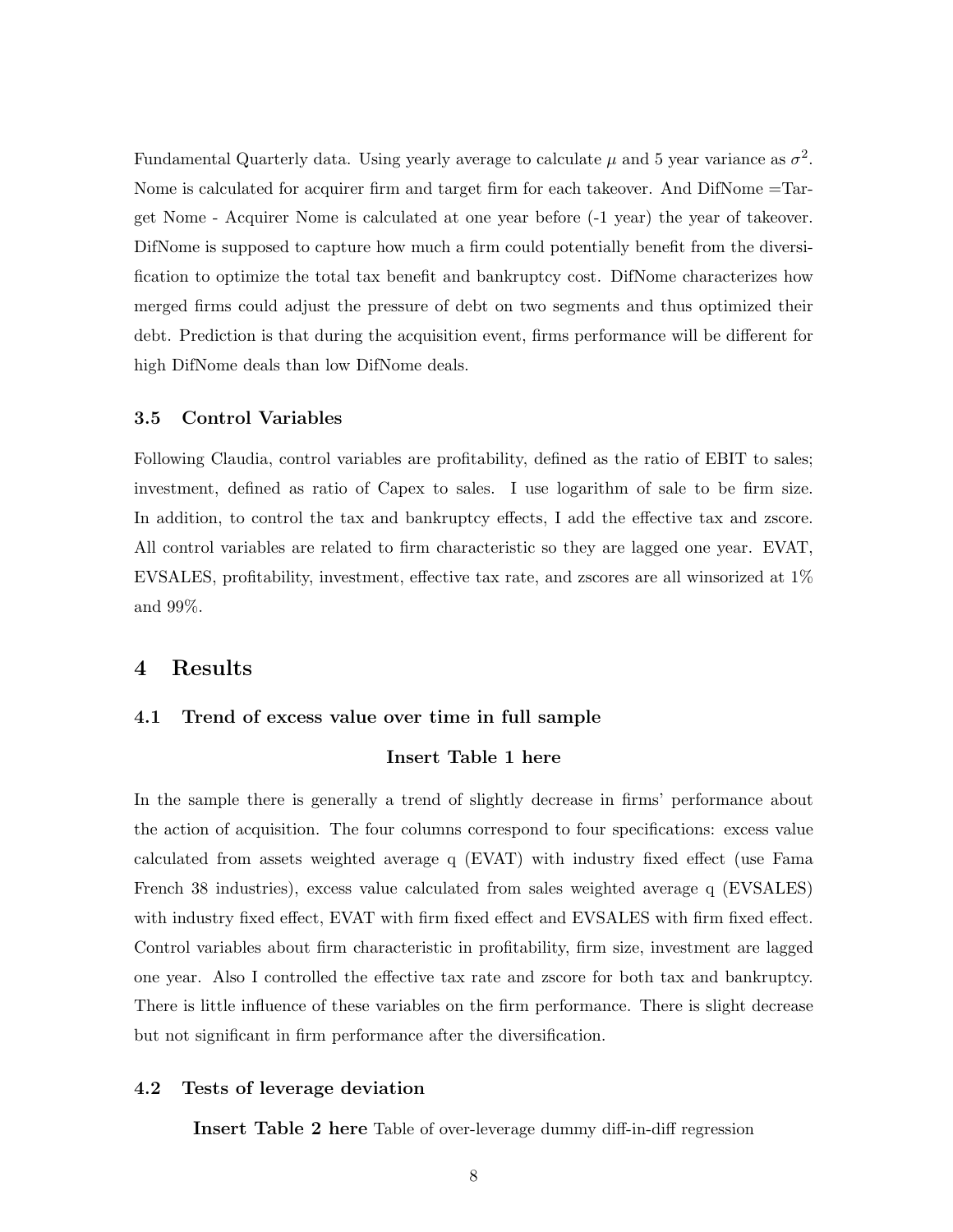In the diff-in-diff test of direction of leverage deviation, I first investigate if the effect of over-leverage and under-leverage would be different. The over-leverage dummy is set to be 1 if leverage deviation is positive and 0 if leverage deviation is negative. Interaction term is the product of YRDIFF and over-leverage dummy. The four columns are EVAT with industry fixed effect, EVSALES with industry fixed effect, EVAT with firm fixed effect, EVSALES with firm fixed effect. The overall trend is still slightly negative and there is no significant difference between the over-leveraged and under-leveraged firms.

#### Insert Table 3 here Table of abs-leverage deviation diff-in-diff regression

Then I test the magnitude of leverage deviation. I take the absolute value of leverage deviation and investigate how much the deviation would affect the firm performance in acquisition. The dummy for absolute-leverage deviation is set to be 1 if it is in the top 33% percentile of the sample, representing large deviation in magnitude. The dummy is set to be 0 if abs-leverage deviation is in the lowesr 33% percentile, representing low leverage deviation. Interaction term is the product of YRDIFF and the abs-leverage deviation dummy. From the result, both EVAT and EVSALES reflect that firms with large abs-leverage deviation will increase their firm excess value more during an takeover event, with industry fixed effect. With more strict control of firm fixed effect, coefficient of EVSALES is still significantly positive. This result confirmed my hypothesis that firms with higher leverage deviation could benefit more from a diversification event, and the reason could be the takeover procedure provides the opportunity for managers to manipulate the method of payments and thus improve the leverage of firm to its target (optimal) level.

## 4.3 Test of DifNome

Insert Table 4 hereTable of DifNome diff-in-diff regression (subsample) Insert Table 5 hereTable of DifNome diff-in-diff regression (subsample) Insert Table 6 hereTable of DifNome diff-in-diff regression

In the diff-in-diff test of DifNome, I define DifNome = Target Nome - Acquirer Nome. And set the dummy of DifNome to be 1 if DifNome is in the top 33% percentile of the sample, representing the high DifNome firms. Set the dummy of DifNome to be 0 if DifNome is in the lowest 33% of the sample, representing low DifNome firms. The interaction is the product of YRDIFF and DifNome Dummy. The four columns represent dependent variables EVAT, EVSALES with industry and firm fixed effect.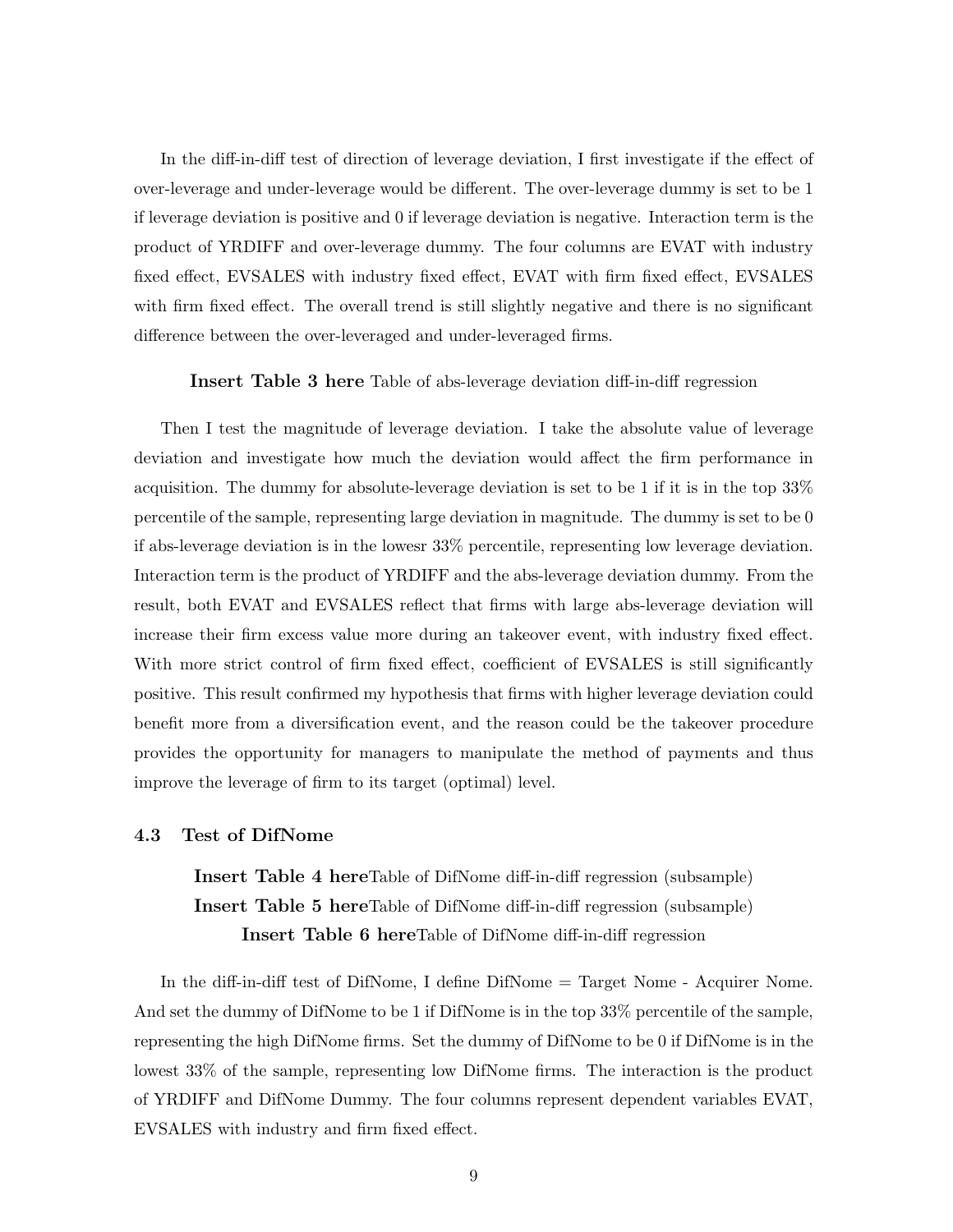Table 6 is the test on subsample of over-leveraged firms. Table 7 is the test on subsample of under-leveraged firms. Table 8 is the test on the full sample where DifNome is available. For the interaction term, EVSALES of high DifNome firms increases significantly more than the increase of EVSALES of low DifNome firms for over-leveraged firms and the full sample. This phenomenon is not significant in under-leveraged firm. In under-leveraged firms sample, the DifNome dummy effect alone was omitted in firm fixed effect due to insufficiency of observations. The asymmetry phenomenon may be caused by insufficiency of observations, may be caused by other reasons need to be explored.

Remark: Same tests were run by having DifNome= abs(target Nome - acquirer Nome) and there is no significant result to show. Same tests when DifNome= acquirer Nome - target Nome have similar result and same coefficients with negative sign. This suggest that the effect of DifNome has direction and are not symmetric between the target firm and acquirer firm. Possible reason could be that acquirer and target play different roles in an acquisition.

## 5 Discussion

In this paper I how firms with different characteristics perform differently after acquisition. Instead of studying the overall impact of diversification is good or bad for a firm, I divide firms according to different characteristics and test the impact separately using diff-in-diff tests. In this paper I propose two factors that may affect the performance of firms during the event of acquisition and demonstrate their effect in empirical tests.

The first characteristic is the leverage deviation before the acquisition. Empirical results support my conjecture that demonstrated that firms with large leverage deviation will perform better and benefit more from the firm diversification. However, a potential causality issue could be that firms which already suffer a large leverage deviation will actively have more acquisition deals because they could benefit from the diversification. In addition, this paper only explore through capital structure, but it will certainly be reasonable to put manager behavior and agency problems into the same procedure. This concerns can also affect the firm performance after merger and acquisition.

As for the second factor, it is derived from the dynamic trade-off modeling and its solution. I propose this novel factor observed from the conditions in the solution, and my tests results partly confirm my hypothesis, that is, acquisitions with larger difference of Nome in target and acquirer firms will have better performance after the deal. The model has a lot of simplification. In assumption I assumed unrelated firms have independent cash flows, but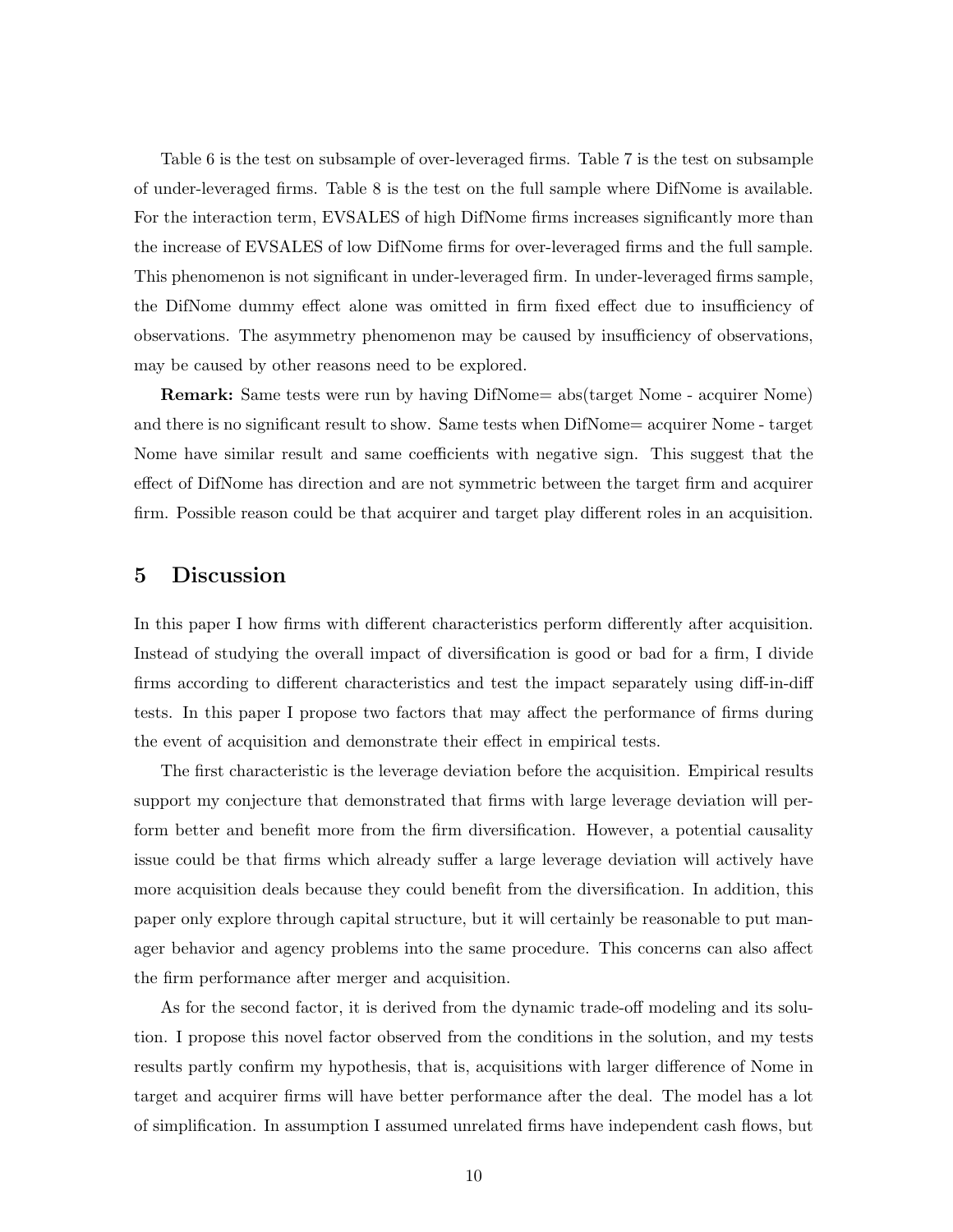in reality the correlation may not be zero. I assume the acquirer and target firms belong to industries from their primary SIC code, but in fact they may already be diversified firm and are affected by a third industry. In addition, a gap between the model and empirical tests is that the underlying mechanism and economic explanation of the Nome factor. In practice, how diversified firms work to adjust the debt pressure and tax benefit, how why firms with relatively high/low  $\frac{\mu}{\sigma^2}$  in their cash flows exhibit such difference of the rate of change in tax benefit and bankruptcy cost. These questions are remained to be explained.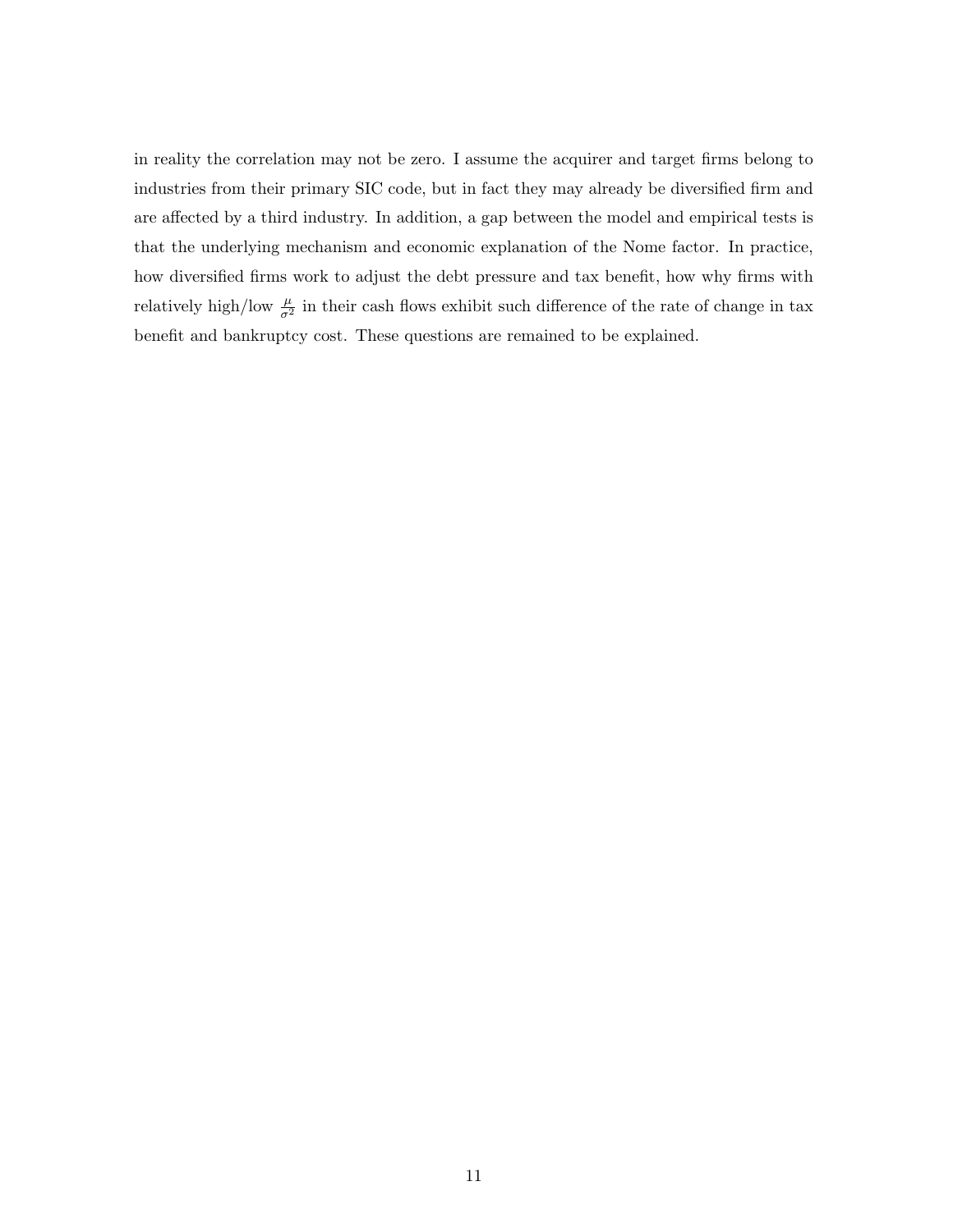Table 1: Regression of trend. YRDIFF =fyear - year of acquisition effective date. YRDIFF is restricted from −1 to 5. Four columns represents EVAT/EVSALES with industry/firm fixed effect.

|                  | evat-i.fixed | evsales-i.fixed | evat-f.fixed | evsales-f.fixed |
|------------------|--------------|-----------------|--------------|-----------------|
|                  | (1)          | (2)             | (3)          | (4)             |
| <b>YRDIFF</b>    | $-.006$      | $-.01**$        | $-.003$      | $-.007$         |
|                  | (.005)       | (.005)          | (.006)       | (.006)          |
| lagprofitability | .21          | $.19\,$         | $.17$        | .10             |
|                  | (.17)        | (.16)           | (.23)        | (.22)           |
| LAGSIZE          | .006         | $-.01$          | $-.05$       | $-.06$          |
|                  | (.02)        | (.02)           | (.04)        | (.04)           |
| laginvestment    | 10.10        | 1.21            | $-19.87$     | $-12.01$        |
|                  | (32.37)      | (30.62)         | (37.11)      | (36.31)         |
| lagefftax        | $-.06$       | $-.05$          | $-.06$       | $-.04$          |
|                  | (.04)        | (.04)           | (.04)        | (.04)           |
| lagzscore        | .0000817     | .0000502        | .000053      | .0000218        |
|                  | (.0000928)   | (.0000956)      | (.0001)      | (.0001)         |
| Const.           | $-.13$       | $-.08$          | .42          | $.50*$          |
|                  | (.14)        | (.15)           | (.27)        | (.28)           |
| Obs.             | 4923         | 4923            | 4923         | 4923            |
| $\mathbb{R}^2$   | $0.01\,$     | $0.02\,$        | $.005\,$     | .01             |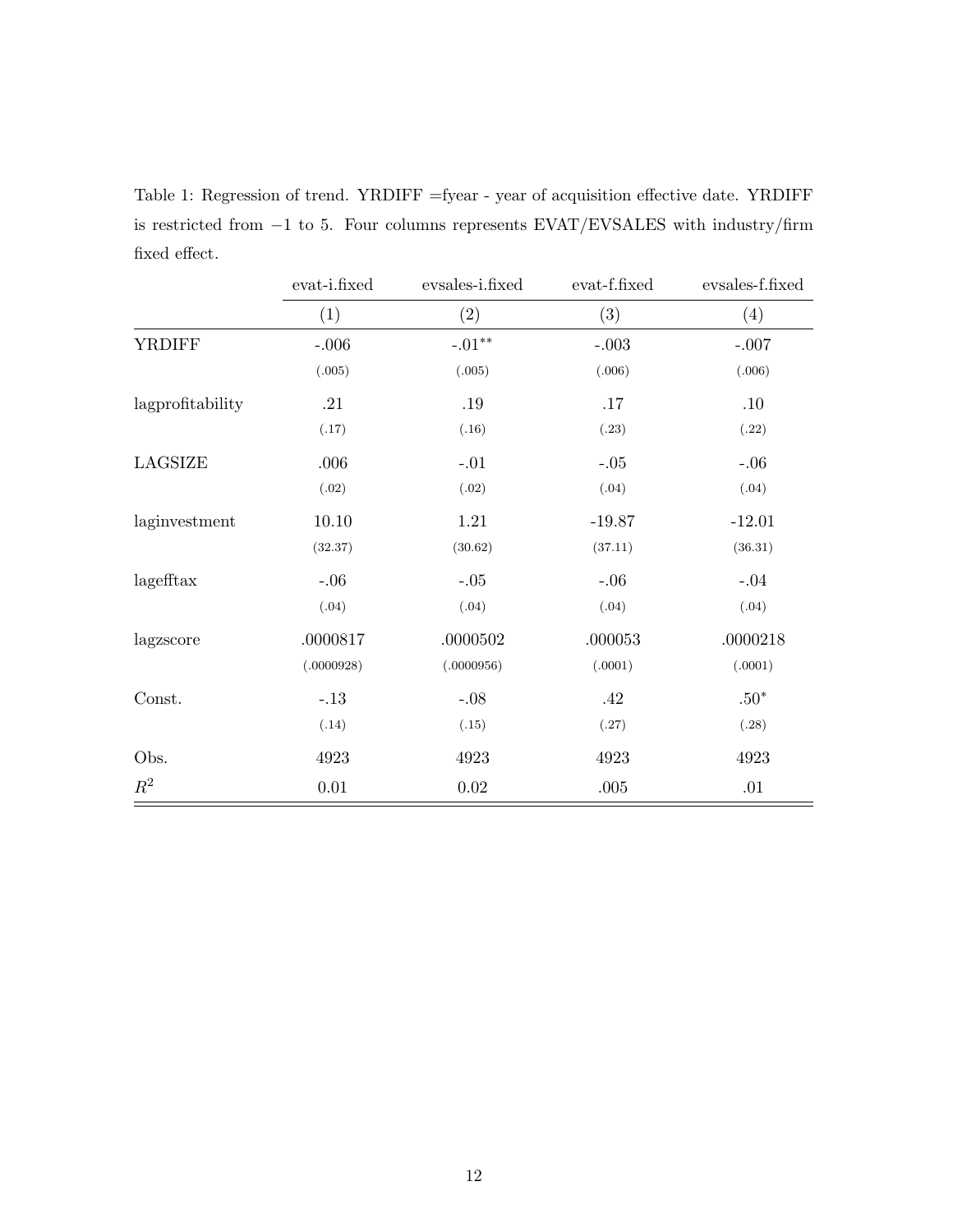Table 2: Test for over-leverage dummy. Over-leverage dummy is indicator of whether leverage deviation is positive. Interaction term is the product of over-leverage dummy and YRDIFF. Four columns represents EVAT/EVSALES with industry/firm fixed effect.

|                       | evat-i.fixed  | evsales-i.fixed | evat-f.fixed | evsales-f.fixed |
|-----------------------|---------------|-----------------|--------------|-----------------|
|                       | (1)           | (2)             | (3)          | (4)             |
| <b>YRDIFF</b>         | $\text{-}.01$ | $-.01*$         | $-.005$      | $-.007$         |
|                       | (.01)         | (.008)          | (.01)        | (.008)          |
| 1.over-leverage dummy | $-.18***$     | $-.17***$       | $-.17***$    | $-.17***$       |
|                       | (.04)         | (.04)           | (.04)        | (.04)           |
| interact              | .01           | .01             | .01          | .02             |
|                       | (.01)         | (.01)           | (.01)        | (.01)           |
| lagprofitability      | .15           | .22             | .20          | .28             |
|                       | (.27)         | (.26)           | (.34)        | (.33)           |
| LAGSIZE               | .004          | $-.02$          | $-.08*$      | $-.10**$        |
|                       | (.02)         | (.02)           | (.04)        | (.04)           |
| laginvestment         | $-.16$        | $-2.53$         | $-1.56$      | $-1.97$         |
|                       | (46.36)       | (47.73)         | (51.21)      | (51.99)         |
| lagefftax             | $-.05$        | $-.02$          | $-.05$       | $-.003$         |
|                       | (.06)         | (.05)           | (.06)        | (.05)           |
| lagzscore             | .0000551      | 3.01e-07        | .000044      | $-.0000144$     |
|                       | (.0001)       | (.0001)         | (.0001)      | (.0001)         |
| Const.                | .07           | .08             | $.73***$     | $.80***$        |
|                       | (.16)         | (.18)           | (.31)        | (.30)           |
| Obs.                  | $2552\,$      | $2552\,$        | $2552\,$     | $2552\,$        |
| $\mathbb{R}^2$        | $.03\,$       | $.03\,$         | $.03\,$      | $.03\,$         |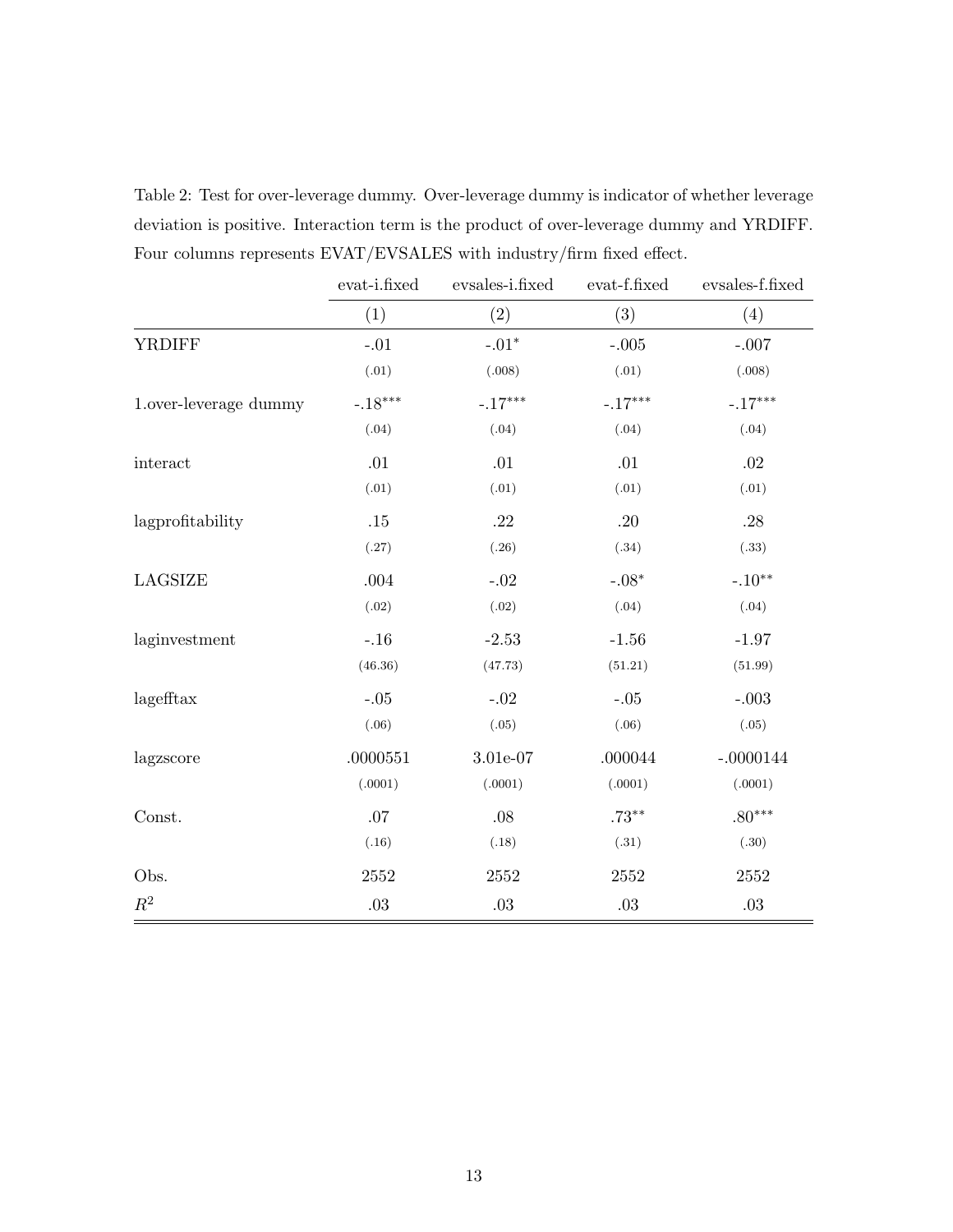Table 3: Test of magnitude of leverage deviation. Abs-leverage deviation dummy is 1 if absleverage deviation is in the top 33% percent of sample and is 0 if abs-leverage deviation is in the bottom 33% percentage of sample. Interaction term is the product of abs-leverage deviation dummy and YRDIFF. Four columns represents EVAT/EVSALES with industry/firm fixed effect.

|                                | evat-i.fixed | evsales-i.fixed          | evat-f.fixed | evsales-f.fixed |
|--------------------------------|--------------|--------------------------|--------------|-----------------|
|                                | (1)          | (2)                      | (3)          | (4)             |
| <b>YRDIFF</b>                  | $-.02*$      | $\textnormal{-}.03^{**}$ | $-.02$       | $-.02*$         |
|                                | (.01)        | (.01)                    | (.01)        | (.01)           |
| 1.abs-leverage deviation dummy | .007         | .01                      | .02          | .02             |
|                                | (.05)        | (.05)                    | (.05)        | (.05)           |
| interact                       | $.03*$       | $.03*$                   | .03          | $.02*$          |
|                                | (.02)        | (.01)                    | (.02)        | (.01)           |
| lagprofitability               | .10          | .13                      | $-.06$       | $-.04$          |
|                                | (.35)        | (.34)                    | (.49)        | (.46)           |
| LAGSIZE                        | .04          | .02                      | $-.06$       | $-.08*$         |
|                                | (.02)        | (.02)                    | (.05)        | (.04)           |
| laginvestment                  | 21.81        | 22.52                    | 29.51        | 32.32           |
|                                | (54.23)      | (55.96)                  | (63.36)      | (64.74)         |
| lagefftax                      | $-.11*$      | $-.10*$                  | $-.10$       | $-.08$          |
|                                | (.06)        | (.06)                    | (.06)        | (.06)           |
| lagzscore                      | 1.83e-06     | $-.0000511$              | $-.0000424$  | $-.0000882$     |
|                                | (.0001)      | (.0001)                  | (.0001)      | (.0001)         |
| Const.                         | .02          | $.02\,$                  | .52          | $.63***$        |
|                                | (.19)        | (.22)                    | (.33)        | (.32)           |
| Obs.                           | 1657         | 1657                     | 1657         | 1657            |
| $\mathbb{R}^2$                 | $.02\,$      | $.02\,$                  | .01          | $.02\,$         |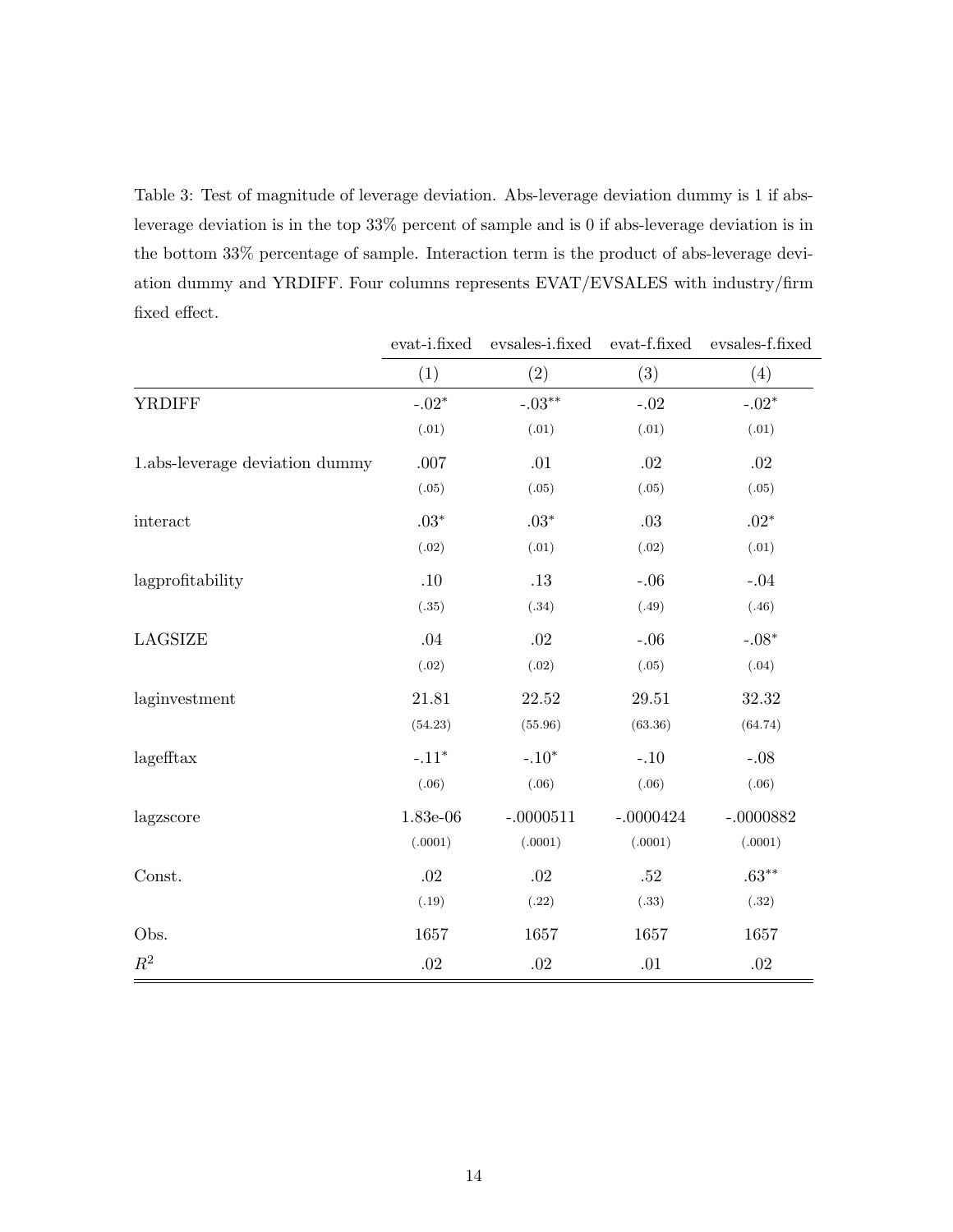Table 4: Test of DifNome dummy on the subsample of over-leveraged firms. Dif Dummy is calculated from ranking the full sample DifNome. It is set to be 1 if DifNome is in the top 33% percent of sample and is 0 if DifNome is in the bottom 33% percent of the sample. Interaction term is the product of Dif Dummy and YRDIFF. Four columns represents EVAT/EVSALES with industry/firm fixed effect.

|                  | evatover-i.fixed | evsales-i.fixed | evat-f.fixed | evsales-f.fixed |
|------------------|------------------|-----------------|--------------|-----------------|
|                  | (1)              | $(2)$           | (3)          | (4)             |
| <b>YRDIFF</b>    | $-.10**$         | $-.13***$       | $-.10**$     | $-.13***$       |
|                  | (.04)            | (.04)           | (.05)        | (.04)           |
| 2.difnome3       | $-.24$           | $-.34***$       | $-.35***$    | $-.39***$       |
|                  | (.16)            | (.15)           | (.10)        | (.09)           |
| interactdif3     | $.09**$          | $.11***$        | $.09*$       | $.10**$         |
|                  | (.04)            | (.04)           | (.04)        | (.04)           |
| lagprofitability | $.09\,$          | $-.49$          | $-.24$       | $-.27$          |
|                  | (.98)            | (.90)           | (.99)        | (1.03)          |
| LAGSIZE          | $-.06$           | $-.01$          | $-.004$      | .07             |
|                  | (.10)            | (.08)           | (.15)        | (.15)           |
| laginvestment    | $-29.21$         | $-30.08$        | $5.03\,$     | $2.84\,$        |
|                  | (85.37)          | (88.04)         | (86.21)      | (84.11)         |
| lagefftax        | .04              | $.03\,$         | .07          | .05             |
|                  | (.14)            | (.13)           | (.15)        | (.14)           |
| lagzscore        | $-.001*$         | $-.0008$        | $-.001*$     | $\text{-}.001$  |
|                  | (.0006)          | (.0006)         | (.0008)      | (.0008)         |
| Const.           | .35              | .26             | .36          | $-.25$          |
|                  | (.69)            | (.59)           | (1.21)       | (1.16)          |
| Obs.             | $203\,$          | 203             | $203\,$      | 203             |
| $R^2$            | .09              | $.09\,$         | $.08\,$      | $.09\,$         |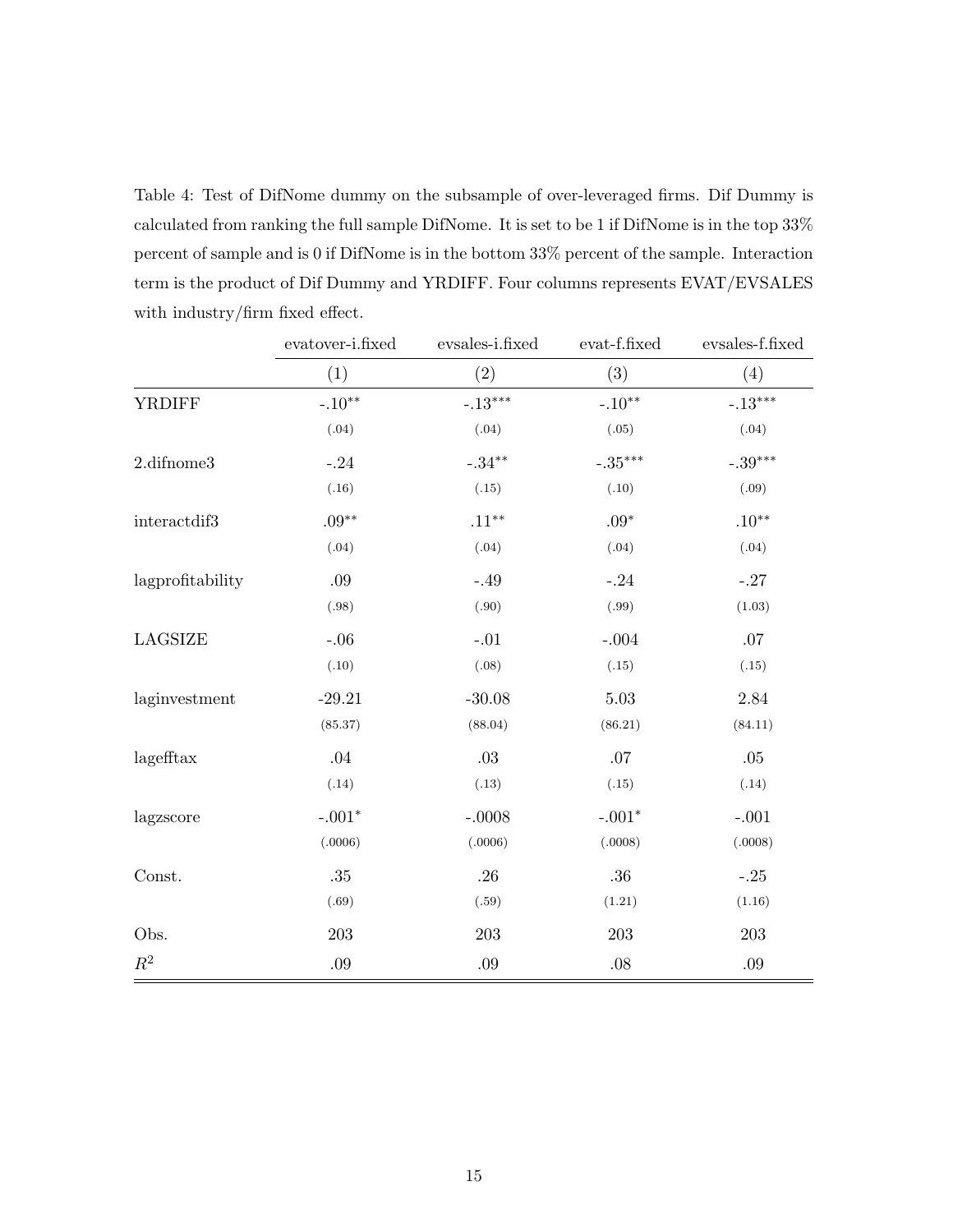Table 5: Test of DifNome dummy on the subsample of under-leveraged firms. Dif Dummy is calculated from ranking the full sample DifNome. It is set to be 1 if DifNome is in the top 33% percent of sample and is 0 if DifNome is in the bottom 33% percent of the sample. Interaction term is the product of Dif Dummy and YRDIFF. Four columns represents EVAT/EVSALES with industry/firm fixed effect. The firm fixed effect of 1.dif dummy is omitted due to insufficiency of observations.

|                  | evatunder-i.fixed | evsales-i.fixed | evat-f.fixed | evsales-f.fixed |
|------------------|-------------------|-----------------|--------------|-----------------|
|                  | (1)               | (2)             | (3)          | (4)             |
| <b>YRDIFF</b>    | $-.09$            | $-.10$          | $-.06$       | $-.12$          |
|                  | (.10)             | (.09)           | (.16)        | (.15)           |
| 2.difnome3       | $-.05$            | .09             | (omitted)    | (omitted)       |
|                  | (.24)             | (.16)           |              |                 |
| interactdif3     | .11               | .09             | .12          | .12             |
|                  | (.11)             | (.09)           | (.13)        | (.11)           |
| lagprofitability | 2.07              | .54             | $-1.98$      | $-.16$          |
|                  | (2.59)            | (2.11)          | (3.04)       | (2.16)          |
| LAGSIZE          | $-.19*$           | $-.09$          | $-.58$       | $-.16$          |
|                  | (.10)             | (.10)           | (.54)        | (.54)           |
| laginvestment    | $-3299.93$        | $-4276.64$      | $-145.50$    | $-2225.34$      |
|                  | (4215.95)         | (2902.35)       | (4539.12)    | (2395.91)       |
| lagefftax        | $-.45$            | $-.23$          | $-1.07$      | $-.25$          |
|                  | (.65)             | (.42)           | (.89)        | (.58)           |
| lagzscore        | $.0002\,$         | .0005           | $-.0003$     | $-.000062$      |
|                  | (.0004)           | (.0004)         | (.0004)      | (.0002)         |
| Const.           | .78               | (omitted)       | 6.05         | 1.68            |
|                  | (1.55)            |                 | (4.59)       | (4.58)          |
| Obs.             | 83                | 83              | 83           | 83              |
| $\mathbb{R}^2$   | .13               | $.14\,$         | .22          | .17             |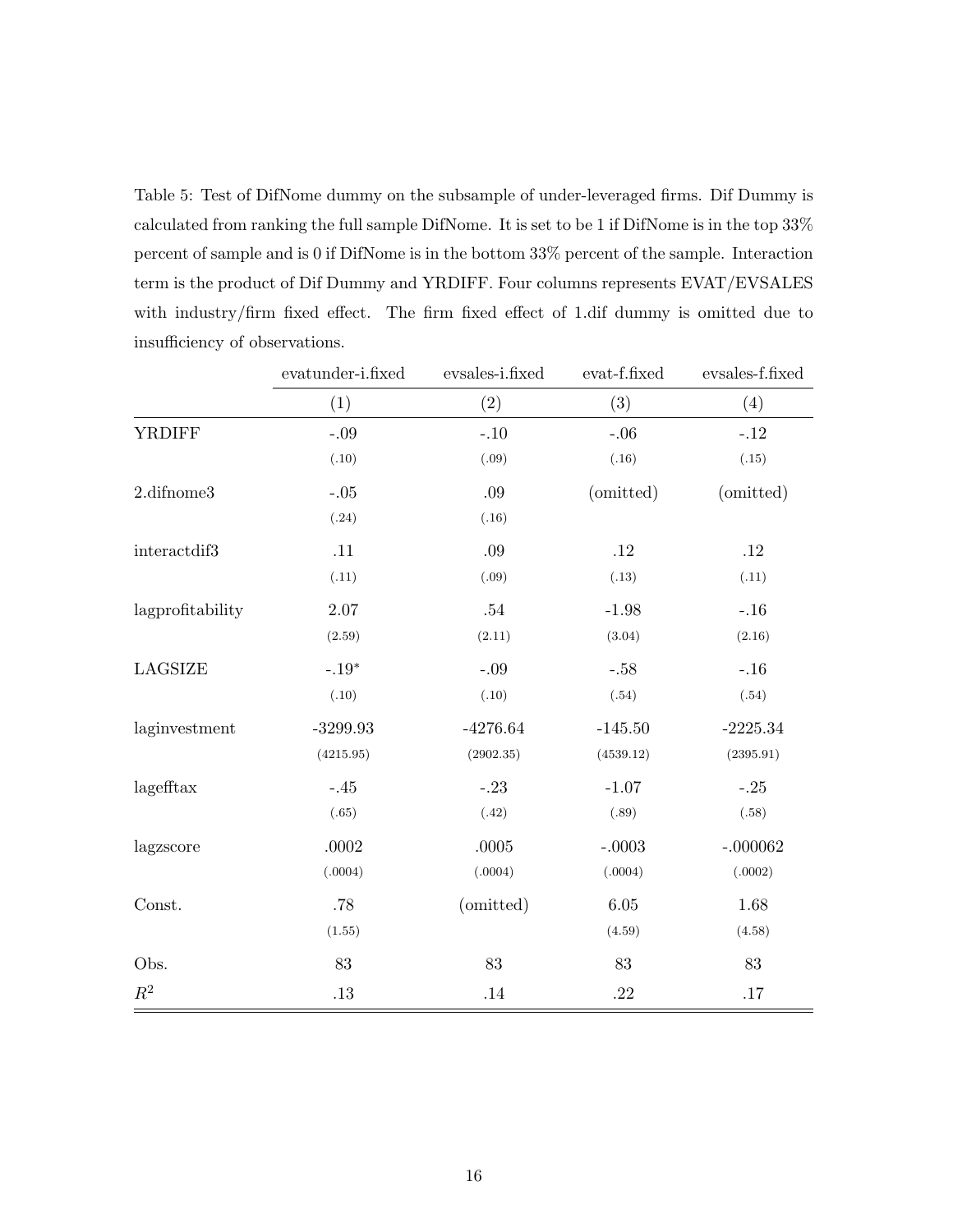Table 6: Test of DifNome dummy on the full sample where DifNome is available. Dif Dummy is calculated from ranking the full sample DifNome. It is set to be 1 if DifNome is in the top 33% percent of sample and is 0 if DifNome is in the bottom 33% percent of the sample. Interaction term is the product of Dif Dummy and YRDIFF. Four columns represents EVAT/EVSALES with industry/firm fixed effect.

|                  | evatfull-i.fixed | evsales-i.fixed | evat-f.fixed | evsales-f.fixed |
|------------------|------------------|-----------------|--------------|-----------------|
|                  | (1)              | (2)             | (3)          | (4)             |
| <b>YRDIFF</b>    | $-.11***$        | $-.11***$       | $-.12**$     | $-.13***$       |
|                  | (.05)            | (.04)           | (.05)        | (.05)           |
| 2.difnome3       | $-.21$           | $-.27**$        | $-.40***$    | $-.42***$       |
|                  | (.17)            | (.13)           | (.12)        | (.10)           |
| interactdif3     | $.13***$         | $.11***$        | $.14***$     | $.12***$        |
|                  | (.05)            | (.04)           | (.05)        | (.04)           |
| lagprofitability | .04              | $-.55$          | $-.67$       | $-.56$          |
|                  | (.90)            | (.70)           | (.99)        | (.84)           |
| LAGSIZE          | $-.08$           | $-.03$          | $-.06$       | .09             |
|                  | (.07)            | (.06)           | (.15)        | (.13)           |
| laginvestment    | $-48.00$         | $-35.22$        | $-12.58$     | 3.26            |
|                  | (75.38)          | (73.91)         | (79.09)      | (66.18)         |
| lagefftax        | $-.12$           | .01             | $-.10$       | .03             |
|                  | (.16)            | (.12)           | (.18)        | (.13)           |
| lagzscore        | $-.0002$         | $-.0002*$       | $-.0002$     | $-.0002$        |
|                  | (.0002)          | (.0001)         | (.0002)      | (.0002)         |
| Const.           | .51              | .33             | 1.06         | $-.34$          |
|                  | (.54)            | (.45)           | (1.20)       | (1.02)          |
| Obs.             | 286              | 286             | 286          | 286             |
| $\mathbb{R}^2$   | $\cdot$ 1        | $.09\,$         | $\cdot$ 1    | .09             |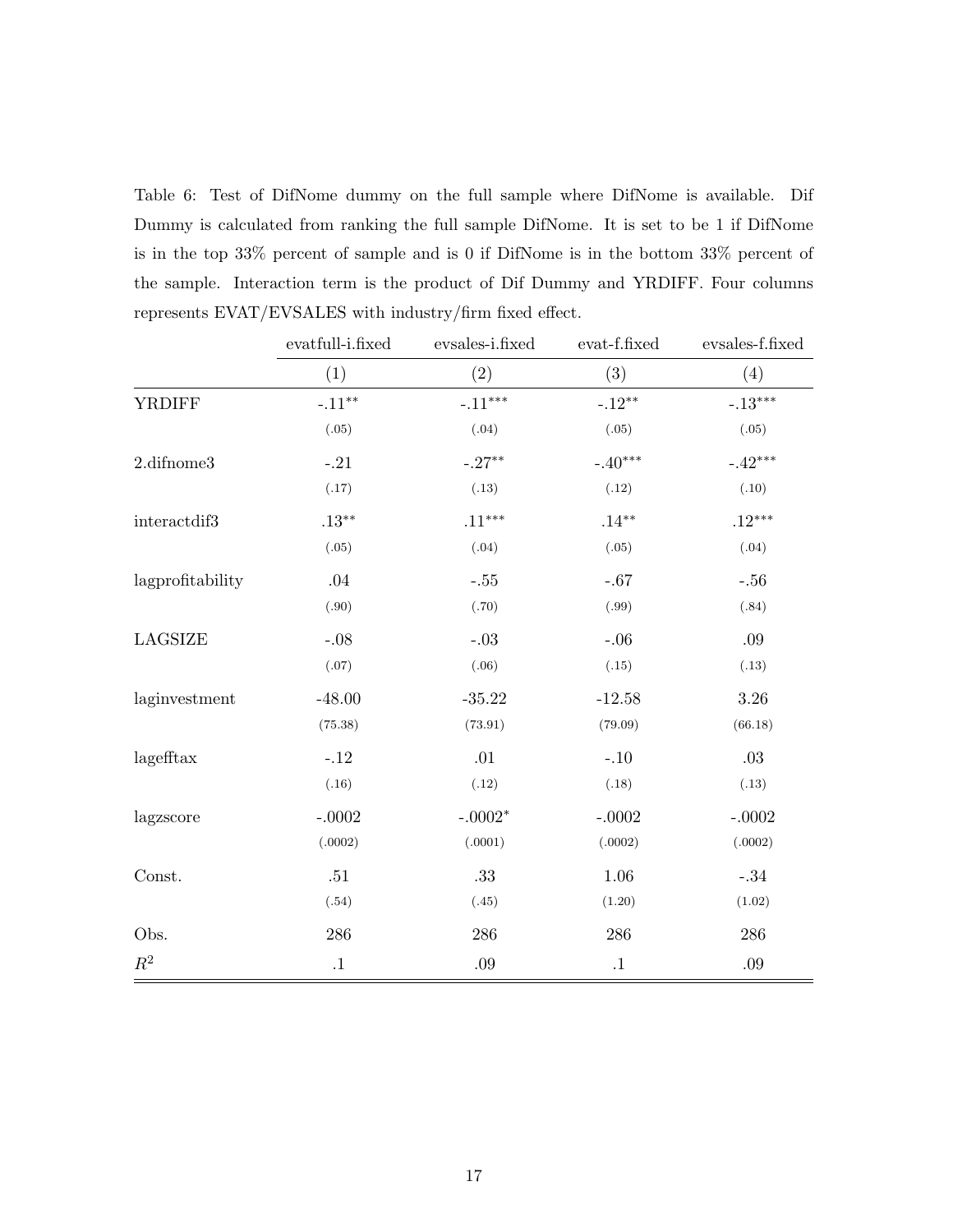# A

# Appendix A

This is from lecture notes of FIN 782. A one-dimension Leland's model is set up as follows:

• Let x denote the operating cash flow of the firm (pre-tax).

• Assume that operating cash flow follows a random process governed by the Geometric Brownian Motion (under the risk-neutral measure)

$$
\frac{dx}{x} = \mu dt + \sigma dW
$$

- dW increment of Wiener process.
- $\bullet$   $T$  is the corporate tax (linear).
- r is the risk free rate,  $r > \mu$ .
- $C$  is the coupon on consol bond.

The unlevered firm is worth  $\frac{(1-T)x}{r-\mu}$ , using Gordon-growth formula. When default occurs,  $\alpha$ proportion of value is lost in bankruptcy costs, and lenders recover  $\frac{(1-T)(1-\alpha)x}{r-\mu}$ . Let  $E(x)$ be the value of equity and  $D(x)$  be the value of debt.

The objective of firm is to maximize

$$
\max_C E(x;C) + D(x;C)
$$

By Ito's calculus, if  $V(x)$  is time-independent claim pays  $mx + k$  dividend or coupon, then it must satisfy

$$
rV(x) = mx + k + \mu x V_x(x) + \frac{1}{2}\sigma^2 x^2 V_{xx}(x)
$$

Debt pays coupon C, thus  $m = 0, k = C$ . Let  $X_D$  be the bankruptcy threshold, and firm value stay bounded if  $x \to \infty$ , then the solution of the equations are

$$
D(x) = \frac{C}{r} + \left(\frac{(1-T)(1-\alpha)X_D}{r-\mu} - \frac{C}{r}\right) \left(\frac{x}{X_D}\right)^a
$$
  

$$
\frac{1}{2} - \frac{\mu}{\sigma^2} - \frac{\sqrt{\mu^2 + (2r - \mu)\sigma^2 + 0.25\sigma^4}}{\sigma^2} < 0.
$$

where  $a =$  $rac{1}{2}$  –  $\frac{\mu}{\sigma^2}$   $\frac{\sigma^{2}}{\sigma^{2}} < 0.$ 

For Equity, it gets dividends  $(1-T)(x-C)$ . It worth 0 at default and worth  $(1-T)(\frac{x}{r-\mu}-\frac{C}{r})$  $\frac{C}{r}$ as  $x \to \infty$ . Boundary conditions gives:

$$
E(x) = (1 - T) \left(\frac{x}{r - \mu} - \frac{C}{r}\right) - (1 - T) \left(\frac{X_D}{r - \mu} - \frac{C}{r}\right) \left(\frac{x}{X_D}\right)^a
$$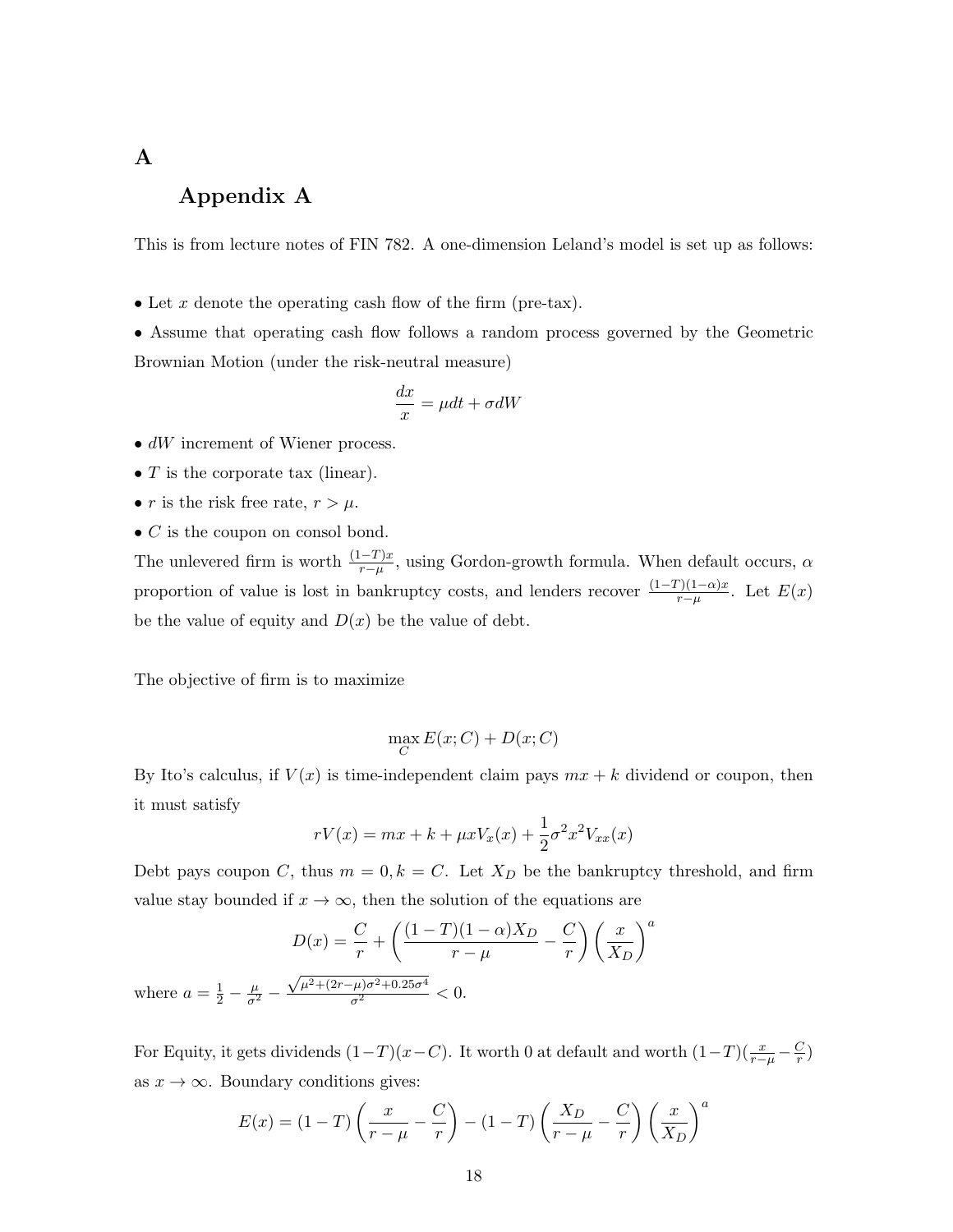for the same a defined above.

The bankruptcy threshold is chosen by the "smoothing-pasting" condition

$$
\frac{dE(x)}{dx}|_{x=X_D} = 0
$$

Thus  $X_D = \frac{a}{a-1}$  $C(r-\mu)$  $\frac{(-\mu)}{r}$ .

The bankruptcy cost (BC) at default is

$$
BC(x) = \frac{\alpha(1-T)X_D}{r-\mu} \left(\frac{x}{X_D}\right)^a = \frac{\alpha(1-T)x^a}{r-\mu} \left(\frac{(a-1)r}{a(r-\mu)}\right)^{1-a} \cdot C^{1-a}
$$

and the tax benefits (TB) at default is

$$
TB(x) = T\frac{C}{r}\left(1 - \left(\frac{x}{X_D}\right)^a\right) = \frac{TC}{r} - \frac{Tx^a}{r}\left(\frac{(a-1)r}{a(r-\mu)}\right)^a \cdot C^{1-a}
$$

To find optimal coupon  $C$ , maximize

$$
\max_{C} \frac{(1-T)x}{r-\mu} + T\frac{C}{r} \left(1 - \left(\frac{x}{X_D}\right)^a\right) - \frac{\alpha(1-T)X_D}{r-\mu} \left(\frac{x}{X_D}\right)^a.
$$

Firm value  $V(x)$  is thus

$$
(1-T)\frac{x}{r-\mu} + TB(x;C) - BC(x;C),
$$

it is

$$
V(x) = \underbrace{(1-T)\frac{x}{r-\mu}}_{\text{unlevered firm value}} + \underbrace{\frac{TC}{r} - \frac{TC}{r}\left(\frac{x}{X_D}\right)^a}_{\text{Tax Benéfit}} - \underbrace{\frac{\alpha(1-T)X_D}{r-\mu}\left(\frac{x}{X_D}\right)^a}_{\text{Bankruptcy Cost}}
$$

In  $BC(x)$  and  $TB(x)$ , the parameter  $1 - a$  is approximated by Nome. For given cash flow x, BC and TB can be viewed as functions of C. If coupon C is increased, BC will increase, and TB will first increase and then decrease. With different value of Nome, the increase rate of BC and TB at different rates are different, and thus lead to different optimal debt level.

## B Two-dimensional case, diversified firm

Now consider a diversified firm. I will illustrate with two segments in a firm. Similar to one dimension case, let  $x, y$  be the cash flows of two segments, respectively. I assume two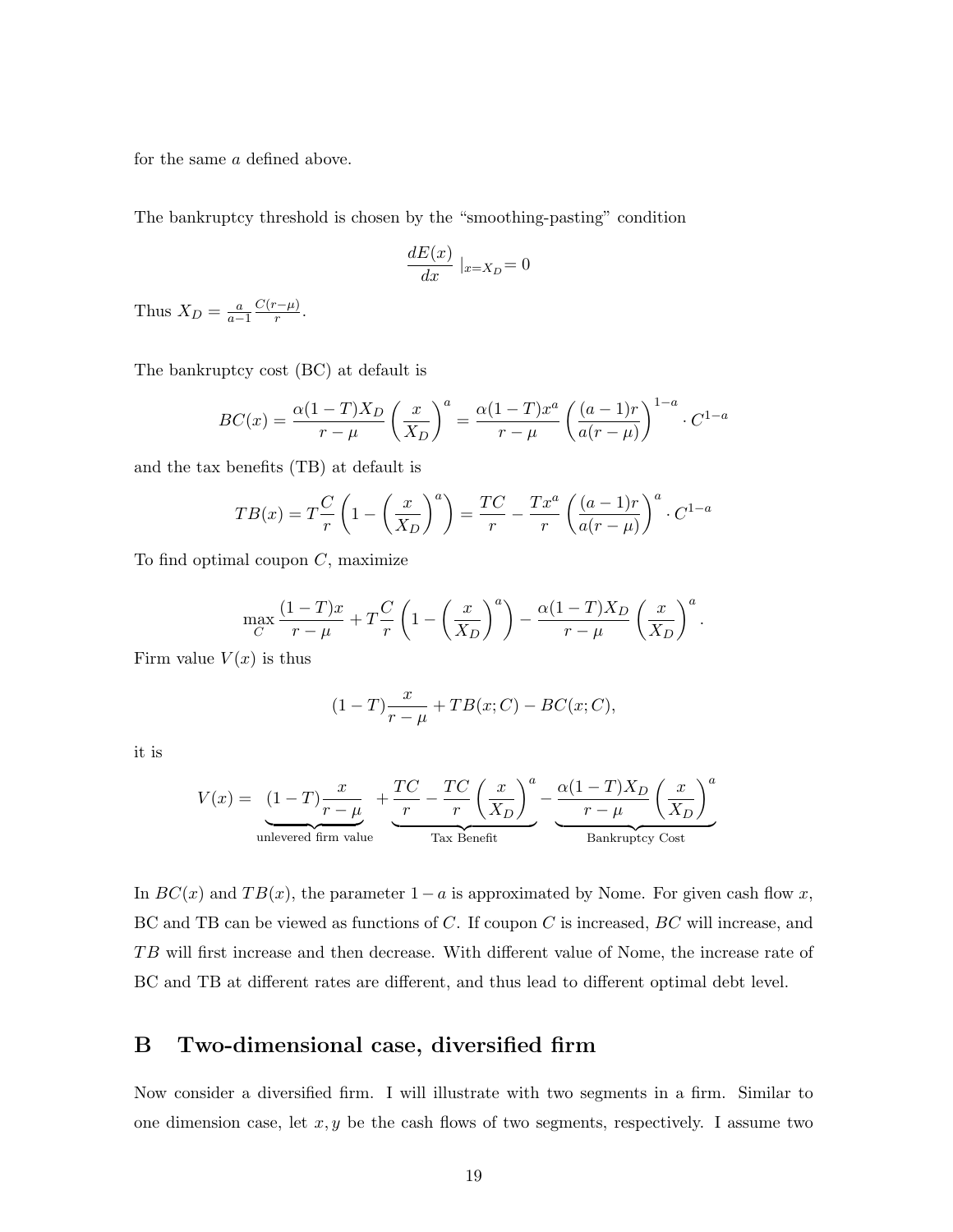segments belongs to different industries (unrelated) and the cash flows are independent from each other.

- Let  $x, y$  be the operating cash flows of two segments of the firm (pre-tax).
- Assume that  $x, y$  follow a random process governed by Geometric Brownian Motion:

$$
\frac{dx}{x} = \mu_x dt + \sigma_x dW_x
$$
  

$$
\frac{dy}{y} = \mu_y dt + \sigma_y dW_y
$$
  

$$
dW_x dW_y = 0 (independence)
$$

- $T$  is the corporate tax (linear).
- r is the risk free rate,  $r > \mu_x, r > \mu_y$ .
- $\bullet$  C is the coupon on consol bond.

The unlevered firm is worth  $\frac{(1-T)x}{r-\mu_x} + \frac{(1-T)y}{r-\mu_y}$  $\frac{1-Iyy}{r-\mu_y}$  by Gordon-growth formula. When the firm defaults,  $\alpha$  proportion of value is lost in bankruptcy costs, and lenders recover  $(1-T)(1-\alpha)x$  $\frac{T(1-\alpha)x}{r-\mu_x} + \frac{(1-T)(1-\alpha)y}{r-\mu_y}$  $\frac{F(1)-\alpha y}{F-\mu_y}$ . Let  $E(x, y)$  be the value of equity and  $D(x, y)$  be the value of debt.

As for bankruptcy threshold, I use  $X_D$  and  $Y_D$ . If any segment cash flow is below the threshold, the firm enters technical bankruptcy.

The objective of firm is to maximize

$$
\max_C E(x, y; C) + D(x, y; C)
$$

By Ito's calculus, if  $V(x, y; C)$  is time-independent claim pays  $m(x + y) + k$  dividends or coupon, then it must satisfy

$$
dV = V_x dx + V_y dy + \frac{1}{2} V_{xx} dx^2 + E_{xy} dx dy + \frac{1}{2} V_{yy} dy^2
$$
  
\n
$$
= V_x (x\mu_x dt + x\sigma_x dW_x) + V_y (y\mu_y dt + y\sigma_y dW_y) + \frac{1}{2} V_{xx} (x\mu_x dt + x\sigma_x dW_x)^2
$$
  
\n
$$
+ V_{xy} (x\mu_x dt + x\sigma_x dW_x) (y\mu_y dt + y\sigma_y dW_y) + \frac{1}{2} V_{yy} (y\mu_y dt + y\sigma_y dW_y)^2
$$
  
\n
$$
E[dV] = \left(\mu_x x V_x + \mu_y y V_y + \frac{1}{2} \sigma_x^2 x^2 V_{xx} + \frac{1}{2} \sigma_y^2 y^2 V_{yy}\right) dt
$$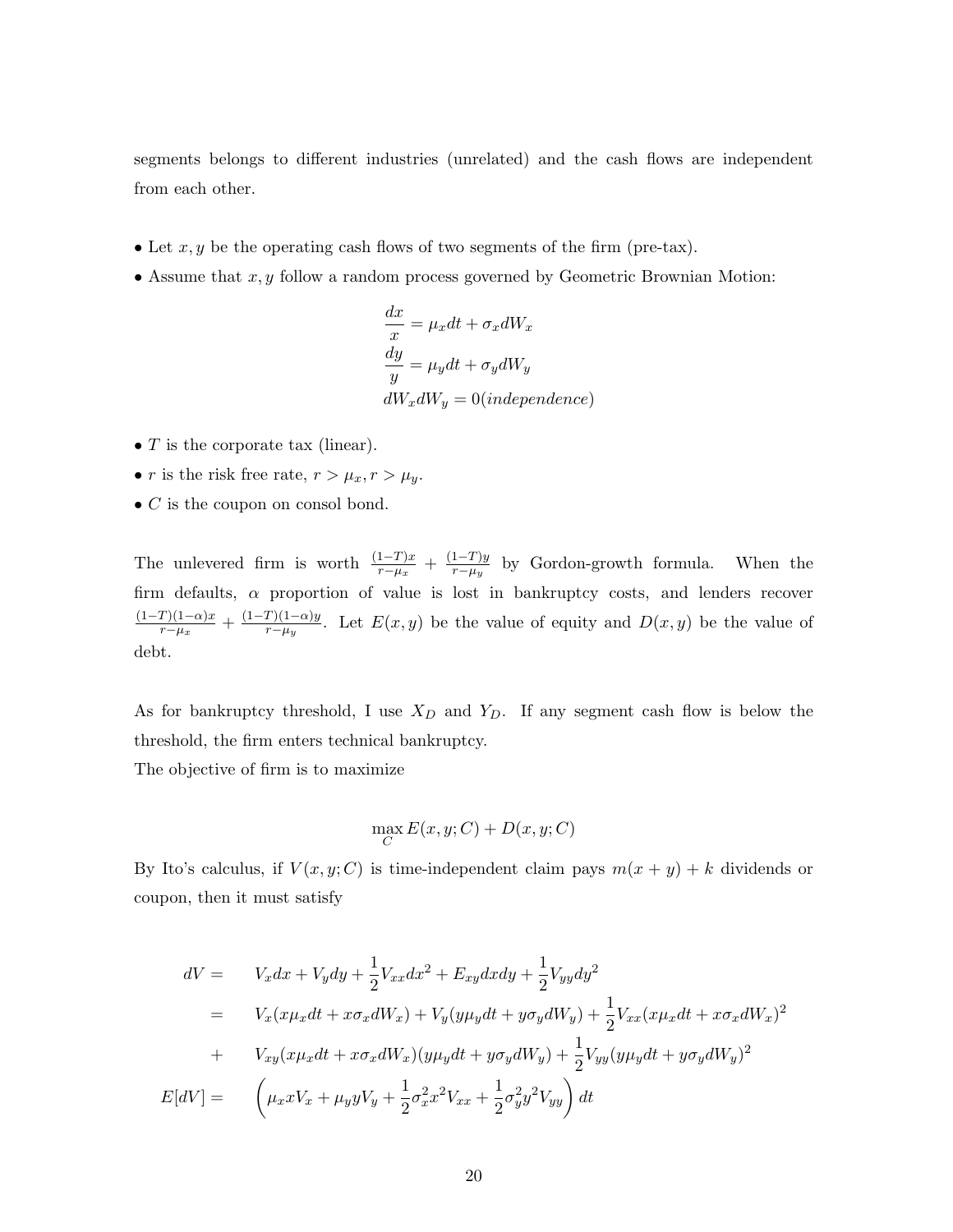Thus we obtain the differential equation to solve:

$$
rV = m(x + y) + k + \mu_x x V_x + \mu_y y V_y + \frac{1}{2} \sigma_x^2 x^2 V_{xx} + \frac{1}{2} \sigma_y^2 y^2 V_{yy}
$$
(B.1)

To solve  $D(x, y)$  for

$$
rD = m(x + y) + k + \mu_x x D_x + \mu_y y D_y + \frac{1}{2} \sigma_x^2 x^2 D_{xx} + \frac{1}{2} \sigma_y^2 y^2 D_{yy}
$$
(B.2)

Here,  $m = 0, k = C$ . Consider separation of variables  $D(x, y) = D_1(x) + D_2(y)$ . Then  $(B.2)$ can be written as

$$
rD_1 = c_1 + \mu_x x D_{1x} + \frac{1}{2} \sigma_x^2 x^2 D_{2xx}
$$

and

$$
rD_2 = c_2 + \mu_y y D_{2y} + \frac{1}{2} \sigma_y^2 y^2 D_{2yy}
$$

 $c_1 + c_2 = C$ .  $D(x, y)$  needs to stay bounded,  $D(x, y) = \frac{C}{r}$  as  $x, y \to \infty$ . The solution is

$$
D_1(x) = \frac{c_1}{r} + Ax^a
$$

where  $a = \frac{1}{2} - \frac{\mu_x}{\sigma_x^2}$  $\frac{\mu_x}{\sigma_x^2}$  —  $\frac{\sqrt{\mu_x^2 + (2r - \mu_x)\sigma_x^2 + 0.25\sigma_x^4}}{\sigma_x^2}$ , and  $D_2(y) = \frac{c_2}{r} + By^b$ 

where 
$$
b = \frac{1}{2} - \frac{\mu_y}{\sigma_y^2} - \frac{\sqrt{\mu_y^2 + (2r - \mu_y)\sigma_y^2 + 0.25\sigma_y^4}}{\sigma_y^2}
$$
. Thus

$$
D(x,y) = \frac{C}{r} + Ax^a + By^b
$$

It will be tricky to calculate  $D(X_D, y)$  where  $y > Y_D$  and  $D(x, Y_D)$  where  $x > X_D$  because for technical bankruptcy, there is still room for renegotiation and thus the debt value is unclear. However, consider when  $x = X_D$  and  $y = Y_D$ , the firm must default. Solution must satisfy the condition given by this case. When firm defaults at  $x = X_D$  and  $y = Y_D$ , bondholders get  $(1-T)(1-\alpha)\left(\frac{x}{r-\mu_x}+\frac{y}{r-\mu_y}\right)$  $\left(\frac{y}{r-\mu_y}\right)$ . Let  $c_1+c_2=C$ , and match the coefficients, then

$$
D_1(X_D) = \frac{c_1}{r} + AX_D^a = \frac{(1-T)(1-\alpha)X_D}{r - \mu_x}
$$

and

$$
D_2(Y_D) = \frac{c_2}{r} + BY_D^b = \frac{(1 - T)(1 - \alpha)Y_D}{r - \mu_y}
$$

So

$$
A = \frac{1}{X_D^a} \left( \frac{(1-T)(1-\alpha)X_D}{r - \mu_x} - \frac{c_1}{r} \right)
$$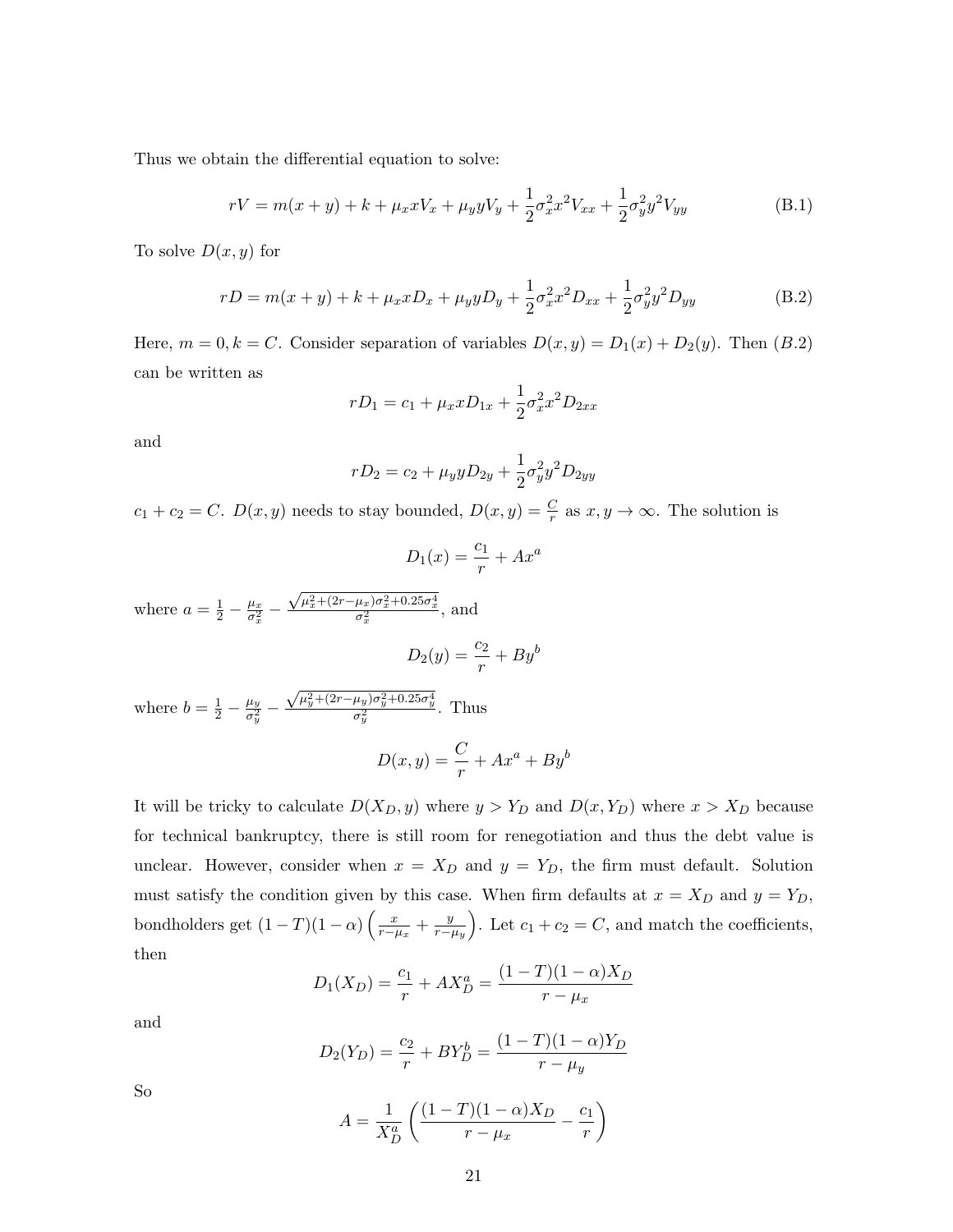and

$$
B = \frac{1}{Y_D^b} \left( \frac{(1-T)(1-\alpha)Y_D}{r - \mu_y} - \frac{c_2}{r} \right)
$$

Thus

$$
D(x,y) = \frac{C}{r} + \left(\frac{(1-T)(1-\alpha)X_D}{r-\mu_x} - \frac{c_1}{r}\right)\left(\frac{x}{X_D}\right)^a + \left(\frac{(1-T)(1-\alpha)Y_D}{r-\mu_y} - \frac{c_2}{r}\right)\left(\frac{y}{Y_D}\right)^b.
$$

Equity  $E(x, y)$  satisfies

$$
rE = m(x + y) + k + \mu_x x E_x + \mu_y y E_y + \frac{1}{2} \sigma_x^2 x^2 E_{xx} + \frac{1}{2} \sigma_y^2 y^2 E_{yy}
$$
(B.3)

To solve  $E(x, y)$ , consider separation of variables  $E(x, y) = E_1(x) + E_2(y)$ . Then (B.3) can be written as

$$
rE_1 = mx + k + \mu_x x E_{1x} + \frac{1}{2} \sigma_x^2 x^2 E_{2xx}
$$

and

$$
rE_2 = my + k + \mu_y y E_{2y} + \frac{1}{2} \sigma_y^2 y^2 E_{2yy}
$$

Equity gets dividends  $(1 - T)(X + Y - C)$ , at default it is worthless and at infinity it is  $(1-T)(\frac{x}{r-\mu_x}+\frac{y}{r-\mu_y})$  $\frac{y}{r-\mu_y}-\frac{C}{r}$  $(\frac{C}{r})$ . Thus

$$
E_1(x) = (1 - T)\left(\frac{x}{r - \mu_x} - \frac{c_1}{r}\right) + A'x^a
$$

where  $a = \frac{1}{2} - \frac{\mu_x}{\sigma_x^2}$  $\frac{\mu_x}{\sigma_x^2}$  —  $\frac{\sqrt{\mu_x^2 + (2r - \mu_x)\sigma_x^2 + 0.25\sigma_x^4}}{\sigma_x^2}$ , and

$$
E_2(y) = (1 - T)\left(\frac{y}{r - \mu_y} - \frac{c_2}{r}\right) + B'y^b
$$

where  $b = \frac{1}{2} - \frac{\mu_y}{\sigma_y^2}$  $\frac{\mu_y}{\sigma_y^2}$  —  $\frac{\sqrt{\mu_y^2 + (2r - \mu_y)\sigma_y^2 + 0.25\sigma_y^4}}{\sigma_y^2}.$ 

For similar reason, I only consider  $E(X_D, Y_D)$  as default to calculate A' and B'. The solution must satisfy

$$
E(x,y) = (1-T)\left(\frac{x}{r-\mu_x} + \frac{y}{r-\mu_y} - \frac{C}{r}\right) - (1-T)\left(\frac{X_D}{r-\mu_x} - \frac{c_1}{r}\right)\left(\frac{x}{X_D}\right)^a - (1-T)\left(\frac{Y_D}{r-\mu_y} - \frac{c_2}{r}\right)\left(\frac{y}{Y_D}\right)^b
$$

Again, consider the "smooth-pasting" condition at bankruptcy.

$$
\frac{\partial E}{\partial x} \mid_{x = X_D} = \frac{\partial E}{\partial y} \mid_{y = Y_D} = 0
$$

This gives

$$
X_D = \frac{a}{a-1} \frac{c_1(r - \mu_x)}{r}, Y_D = \frac{b}{b-1} \frac{c_2(r - \mu_y)}{r}.
$$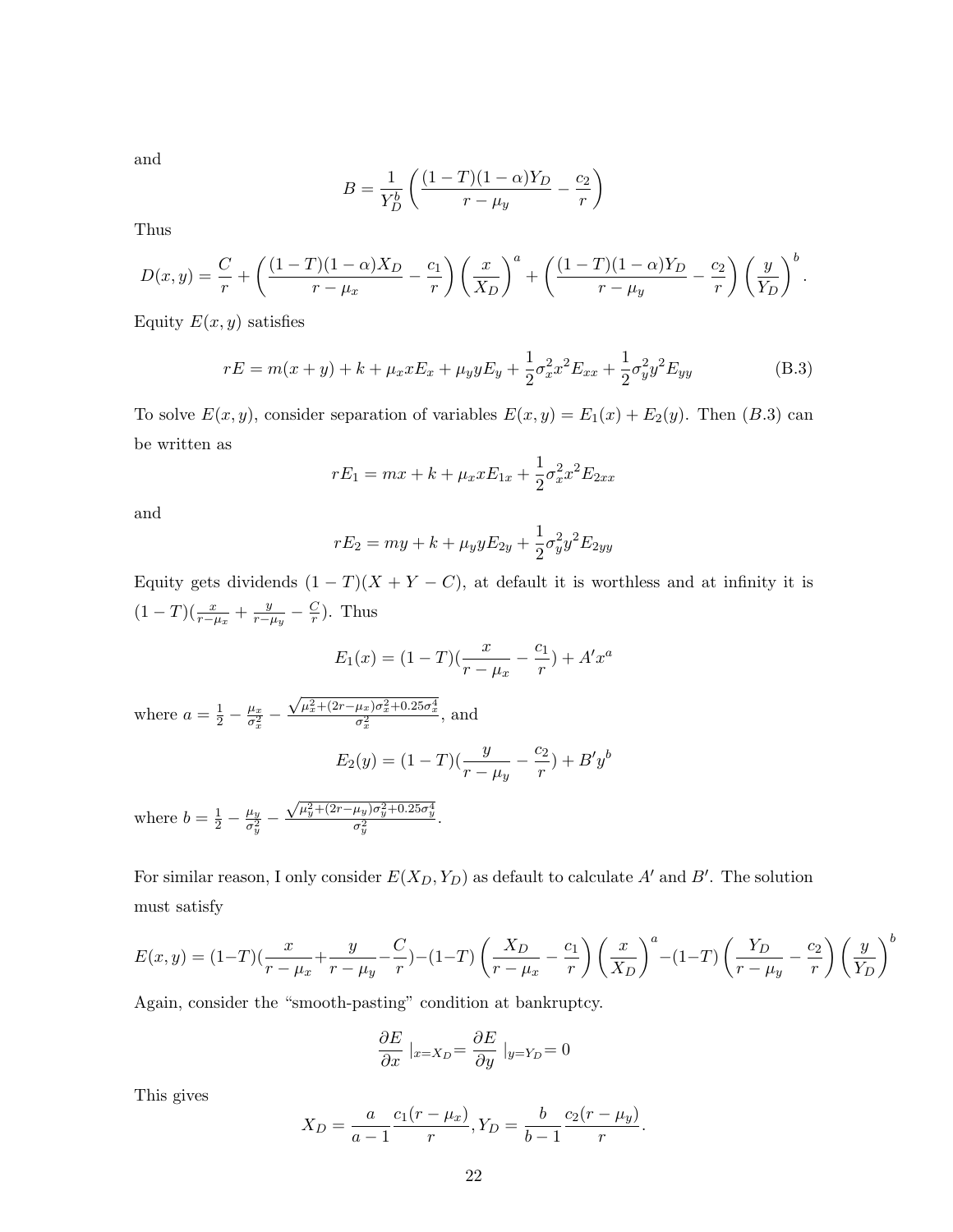The bankruptcy cost is thus

$$
BC(x,y) = \frac{\alpha(1-T)X_D}{r - \mu_x} \left(\frac{x}{X_D}\right)^a + \frac{\alpha(1-T)Y_D}{r - \mu_y} \left(\frac{y}{Y_D}\right)^b
$$

$$
= \frac{\alpha(1-T)x^a}{r - \mu_x} \left(\frac{(a-1)r}{a(r - \mu_x)}\right)^{1-a} \cdot c_1^{1-a} + \frac{\alpha(1-T)y^b}{r - \mu_y} \left(\frac{(b-1)r}{b(r - \mu_y)}\right)^{1-a} \cdot c_2^{1-b}
$$

and tax benefits is thus

$$
TB(x,y) = \frac{Tc_1}{r} \left( 1 - \left(\frac{x}{X_D}\right)^a \right) + \frac{Tc_2}{r} \left( 1 - \left(\frac{y}{Y_D}\right)^b \right)
$$

$$
= \frac{TC}{r} - \frac{Tx^a}{r} \left( \frac{(a-1)r}{a(r-\mu_x)} \right)^a \cdot c_1^{1-a} - \frac{Ty^b}{r} \left( \frac{(b-1)r}{b(r-\mu_y)} \right)^b \cdot c_2^{1-b}
$$

The value of firm  $V(x, y) = E(x, y) + D(x, y)$  can be calculated directly or through

$$
(1-T)(\frac{x}{r-\mu_x} + \frac{y}{r-\mu_y}) + TB(x, y) - BC(x, y),
$$

it is

$$
\underbrace{(1-T)(\frac{x}{r-\mu_x}+\frac{y}{r-\mu_y})}_{\text{unlevered firm value}} + \left(\underbrace{\frac{TC}{r}-\frac{Tc_1}{r}\left(\frac{x}{X_D}\right)^a}_{\text{Tax Benéfit}} - \underbrace{\frac{Tc_2}{r}\left(\frac{y}{Y_D}\right)^b}_{\text{Tax Benéfit}}\right) \tag{B.4}
$$
\n
$$
-\left(\underbrace{\frac{\alpha(1-T)X_D}{r-\mu_x}\left(\frac{x}{X_D}\right)^a}_{\text{A}} + \frac{\alpha(1-T)Y_D}{r-\mu_y}\left(\frac{y}{Y_D}\right)^b}_{\text{B.5}}
$$

Bankruptcy Cost

Suppose 
$$
c_1
$$
 and  $c_2$  are the coupon of two firms before acquisition, after acquisition, the new  
coupon will be  $C = c_1 + c_2$ . The advantage of diversification is that firms could adjust  $c_1, c_2$   
to  $c'_1, c'_2$ , as long as  $c'_1 + c'_2 = C$ . None factors for two firms are represented by  $1 - a$  and  
 $1 - b$ .  $1 - a$  and  $1 - b$  determine how fast that TB and BC increases as the firms increase  
their coupon  $c_1$  and  $c_2$ . If DiffNome is large, then firms could react differently by adjusting  
the values of  $c'_1$  and  $c'_2$  as long as  $c'_1 + c'_2 = C$ . If C is fixed, then the firm would suffer less  
BC and have more TB. If the trade-off of TB or BC is fixed, firms would be able to increase  
their debt differently from standalone due to this adjustment. To conclude, by acquiring a  
target firm with larger difference in Nome, firm performance will be affect by this difference.